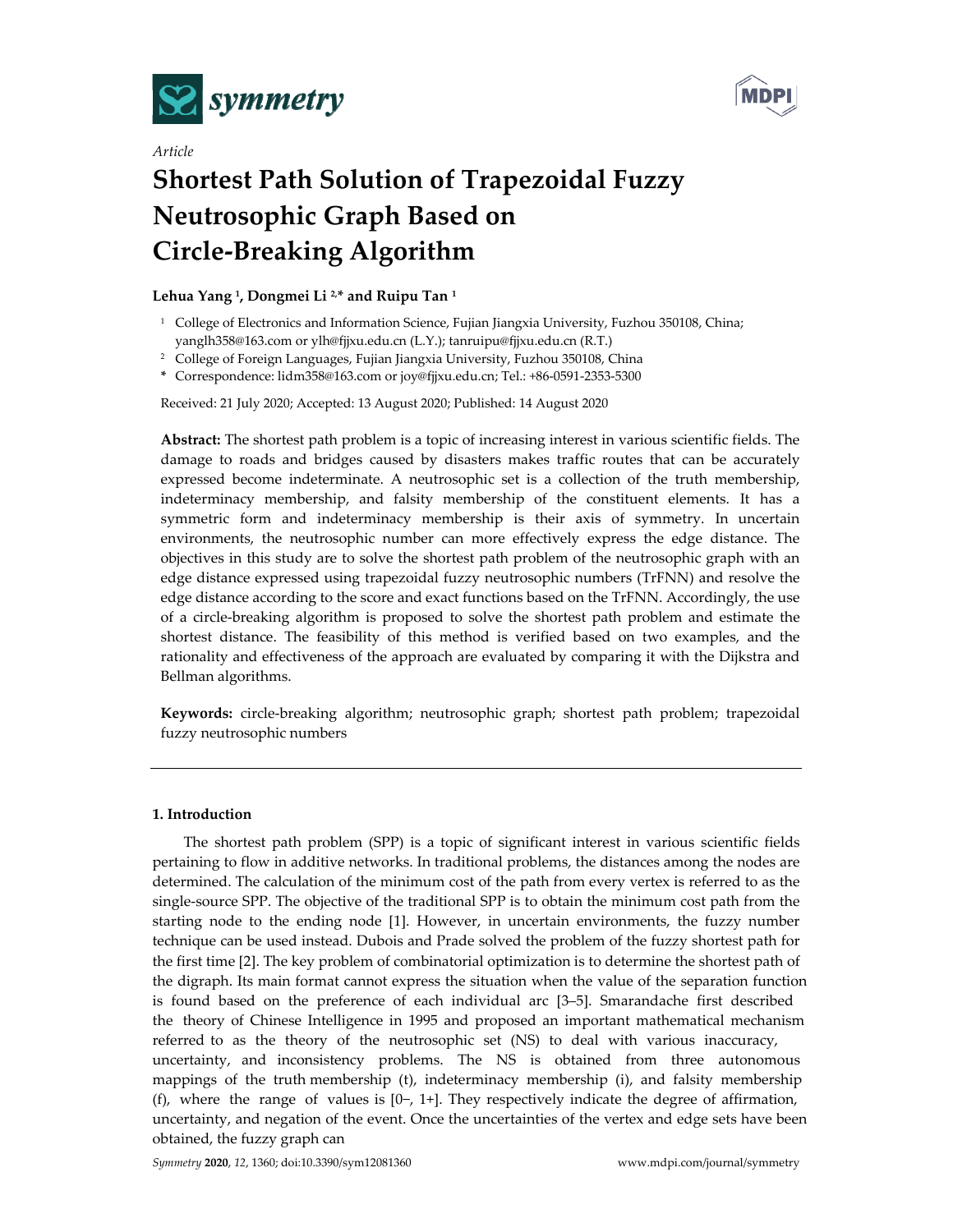be used to address the SPP. However, if uncertainty exists in the relationship between nodes, the NS theory will be a suitable concept for dealing with real‐life problems [6]. The shortest path of a network can be found by treating the edge distances as neutrosophic numbers (NN). These may be single-valued, interval-valued, or bipolar [7]. NN can deal with uncertainty more effectively. The NS model can deal with uncertain, inconsistent, and inaccurate information. It is an important mechanism for handling practical science and engineering issues.

The route of emergency rescue is often uncertain owing to the different degrees of damage caused by sudden disasters. In recent years, the SPP of a network graph, whose edge distance is an imprecise number, has attracted increasing attention from scholars globally. Buckley et al. [8] introduced the concept of fuzzy logic into the SPP. Deng et al. [9] proposed a fuzzy Dijkstra algorithm for the SPP in inaccurate environments. Biswas et al. [3] introduced an algorithm to determine the shortest path in an intuitionistic fuzzy environment. Ye and Peng et al. [10–12] presented the score function and sorting function of single‐valued and trapezoidal fuzzy NN. Broumi et al. [6] used the Dijkstra algorithm to solve the SPP given a neutrosophic background. Nancy and Harish [13] proposed an improved score function and applied it to the decision‐making process. Broumi et al. [14] calculated the minimum spanning tree in an interval‐valued bipolar neutrosophic setting. Peng and Dai [15] proposed an interval decision‐making algorithm based on the neutrosophic environment. Smarandache [16] used trapezoidal fuzzy neutrosophic numbers (TrFNN) to find the shortest path. Wang et al. [17] proposed an SV‐trapezoidal neutrosophic preference in decision‐making problems. Deli and Şubaş [18] presented the ranking method of single‐valued NN and applied it to decision‐making problems. Broumi et al. [19] introduced several concepts regarding NSs and analyzed the existing concepts and proposed NN. Broumi et al. [20] proposed an SPP under an interval‐valued neutrosophic setting. Bolturk and Kahraman [21] presented a new interval‐valued neutrosophic analytic hierarchy process with a cosine similarity measure. Biswas et al. [22] reported on a distance measure using interval TrFNN. Deli [23] presented detailed work on the expansion and contraction of the conventional neutrosophic soft set and later [24] proposed single‐valued trapezoidal neutrosophic operators and applied these to decision‐making problems. Deli and Şubaş [25] proposed weighted geometric operators with single-valued triangular NN and applied these to decision-making problems. Basset et al. [26] introduced a mixed method of project selection in a neutrosophic environment and subsequently [27] proposed a mid‐intelligence group decision‐making model with TrFNN. Moreover, Kumar et al. [28] developed an algorithm for solving the SPP in triangular and trapezoidal neutrosophic environments. Broumi et al. [29] presented a study on the neutrosophic shortest path with interval-valued NN on a network. Tan et al. [30] and Broumi et al. [31] proposed the Bellman algorithm for solving the SPP in a neutrosophic graph. Broumi used the original Bellman algorithm to search the shortest path from the start point to the end point, whereas Tan used the improved dynamic programming algorithm for application to the SPP of a trapezoidal fuzzy medium intelligence graph, starting the search from the end point, and the NN was not accurate in the operation process. Chakraborty [32] applied the developed score function and accuracy function of the pentagonal NN to the SPP. Schweizer [33] proposed uncertain factors that could be considered in the process of building the model and developed a formula to transform their model into a neutrosophic representation. Edalatpanah [34] proposed a direct algorithm to solve neutrosophic linear programming, in which the variables and right‐hand side were represented by triangular NN. Yang et al. [35] developed an ant colony algorithm for solving the SPP on a network with interval‐valued neutrosophic edge distances.

Guan [36] proposed the circle‐breaking algorithm in 1975 to solve the minimum spanning tree problem of undirected graphs, and this approach has been widely used in the power and network fields [37]. The circle‐breaking algorithm starts from the original graph, continuously deletes the largest edge in the closed circle, and finally obtains a minimum spanning tree. Therefore, when this algorithm is applied to the directed neutrosophic graph, one edge of the longer of the two paths forming the closed circle can be deleted continuously, such that any two points in the neutrosophic graph can be connected while disconnecting the relatively longer path. Finally, the algorithm solves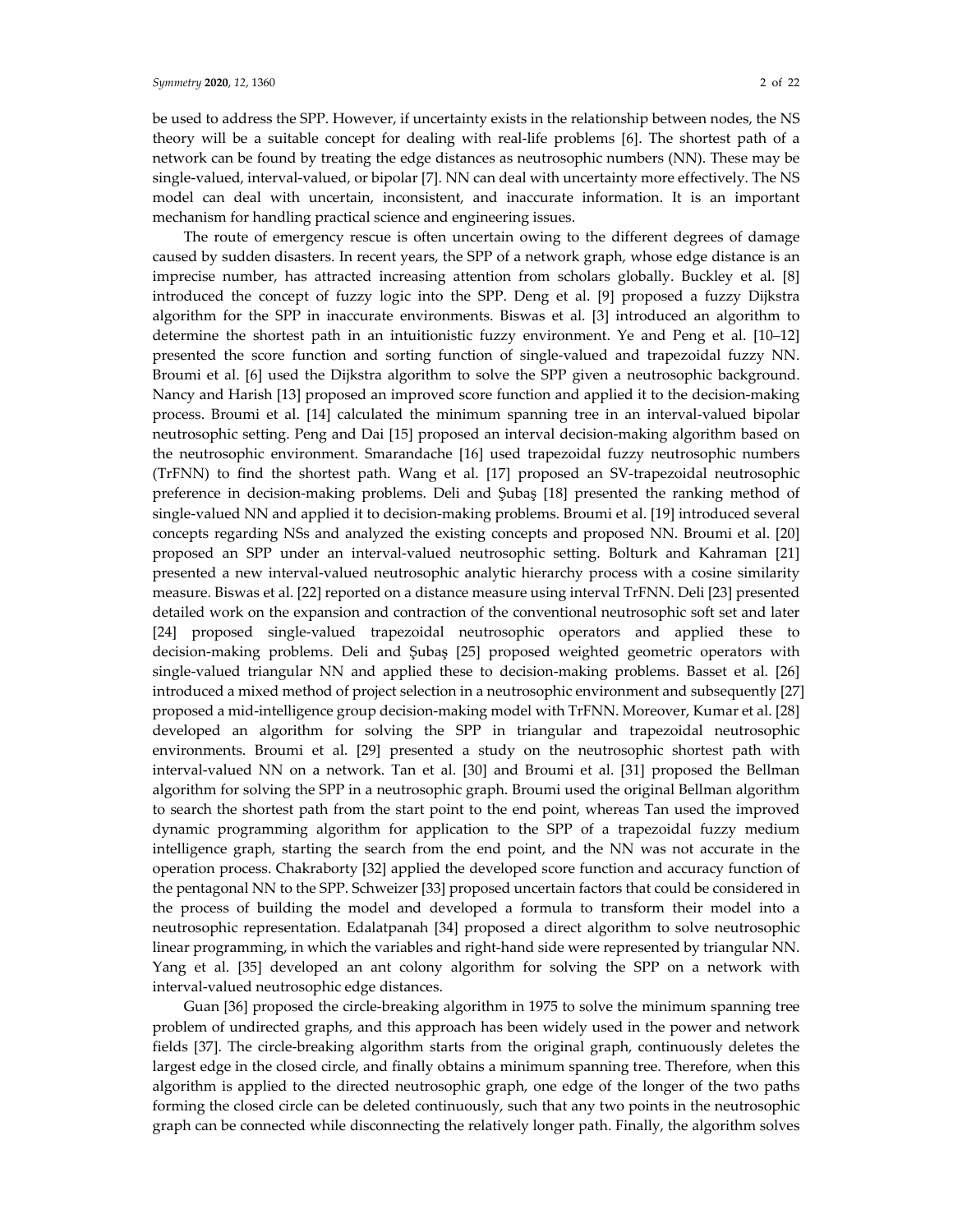the SPP of the neutrosophic graph. In comparison with the Dijkstra algorithm, the circle-breaking algorithm operates more intuitively. For a complex neutrosophic graph with numerous vertices, distributed computing can be used. Therefore, the shortest path solution method in neutrosophic graphs is evaluated in this study based on the circle‐breaking algorithm.

#### **2. Theoretical Basis**

We present several basic concepts for NS and TrFNN, as well as existing ranking functions for TrFNN.

*2.1. NS*

**Definition 1.** [16]: Let X be the object set, x be any one of these sets, and an NS, A on X, be represented by the true degree function,  $T_A(x)$ , uncertainty degree function  $I_A(x)$ , and error degree function  $F_{A}(x)$ , where  $T_{A}(x)$ ,  $I_{A}(x)$ , and  $F_{A}(x)$ , are the standard or nonstandard real subsets of  $\big[0^-,1^+\big[$ ; that is,  $T_A(x): X \to \big]0^-, 1^+\big[$ ,  $I_A(x): X \to \big]0^-, 1^+\big[$ ,  $F_A(x): X \to \big]0^-, 1^+\big[$  (where the *nonstandard finite number*  $1^+ = 1 + \varepsilon$ , "1" is its standard part, and  $\varepsilon > 0$  is an infinite decimal, which is *its* nonstandard part), and  $0^- \leq \sup T_A(x) + \sup I_A(x) + \sup F_A(x) \leq 3^+$ .

#### *2.2. TrFNN*

**Definition 2.** [10]:  $X$  is a domain, and a trapezoidal fuzzy NS  $\tilde{N}$  can be expressed as follows:

$$
\tilde{N} = \{ \left\langle x, T_{\tilde{N}}(x), I_{\tilde{N}}(x), F_{\tilde{N}}(x) \right\rangle | x \in X \},\tag{1}
$$

*where*  $T_{\tilde{N}}(x) \subset [0,1]$ ,  $I_{\tilde{N}}(x) \subset [0,1]$ , and  $F_{\tilde{N}}(x) \subset [0,1]$  are trapezoidal fuzzy numbers, expressed *as*  $T_{\tilde{N}}(x) = (t_{\tilde{N}}^1(x), t_{\tilde{N}}^2(x), t_{\tilde{N}}^3(x), t_{\tilde{N}}^4(x)) : X \to [0,1]$ 

$$
I_{\tilde{N}}(x) = (i_{\tilde{N}}^1(x), i_{\tilde{N}}^2(x), i_{\tilde{N}}^3(x), i_{\tilde{N}}^4(x)) : X \to [0,1]
$$
 and  

$$
F_{\tilde{N}}(x) = (f_1^1(x), f_2^2(x), f_3^3(x), f_4^4(x)), Y \to [0,1]
$$

 $F_{\tilde{N}}(x) = (f_{\tilde{N}}^1(x), f_{\tilde{N}}^2(x), f_{\tilde{N}}^3(x), f_{\tilde{N}}^4(x))$ :  $X \to [0,1]$  , respectively, which meet the condition  $0 \le t_{\tilde{N}}^4(x) + i_{\tilde{N}}^4(x) + f_{\tilde{N}}^4(x) \le 3, x \in X$ .

**Definition 3.** *[11]: A TrFNN in domain X can be expressed as*

 $\tilde{n} = \langle (a_1, a_2, a_3, a_4), (b_1, b_2, b_3, b_4), (c_1, c_2, c_3, c_4) \rangle$ . The parameters can satisfy the following *relationships:*  $a_1 \le a_2 \le a_3 \le a_4$ ,  $b_1 \le b_2 \le b_3 \le b_4$ , and  $c_1 \le c_2 \le c_3 \le c_4$ . The truth membership *function of a trapezoidal fuzzy NS can be expressed as*

$$
T_{\tilde{N}}(x) = \begin{pmatrix} \frac{x-a_1}{a_2-a_1} & a_1 \leq x \leq a_2\\ 1 & a_2 \leq x \leq a_3\\ \frac{a_4-x}{a_4-a_3} & a_3 \leq x \leq a_4\\ 0 & \text{otherwise} \end{pmatrix} . \tag{2}
$$

*The indeterminacy membership function of a trapezoidal fuzzy NS can be expressed as*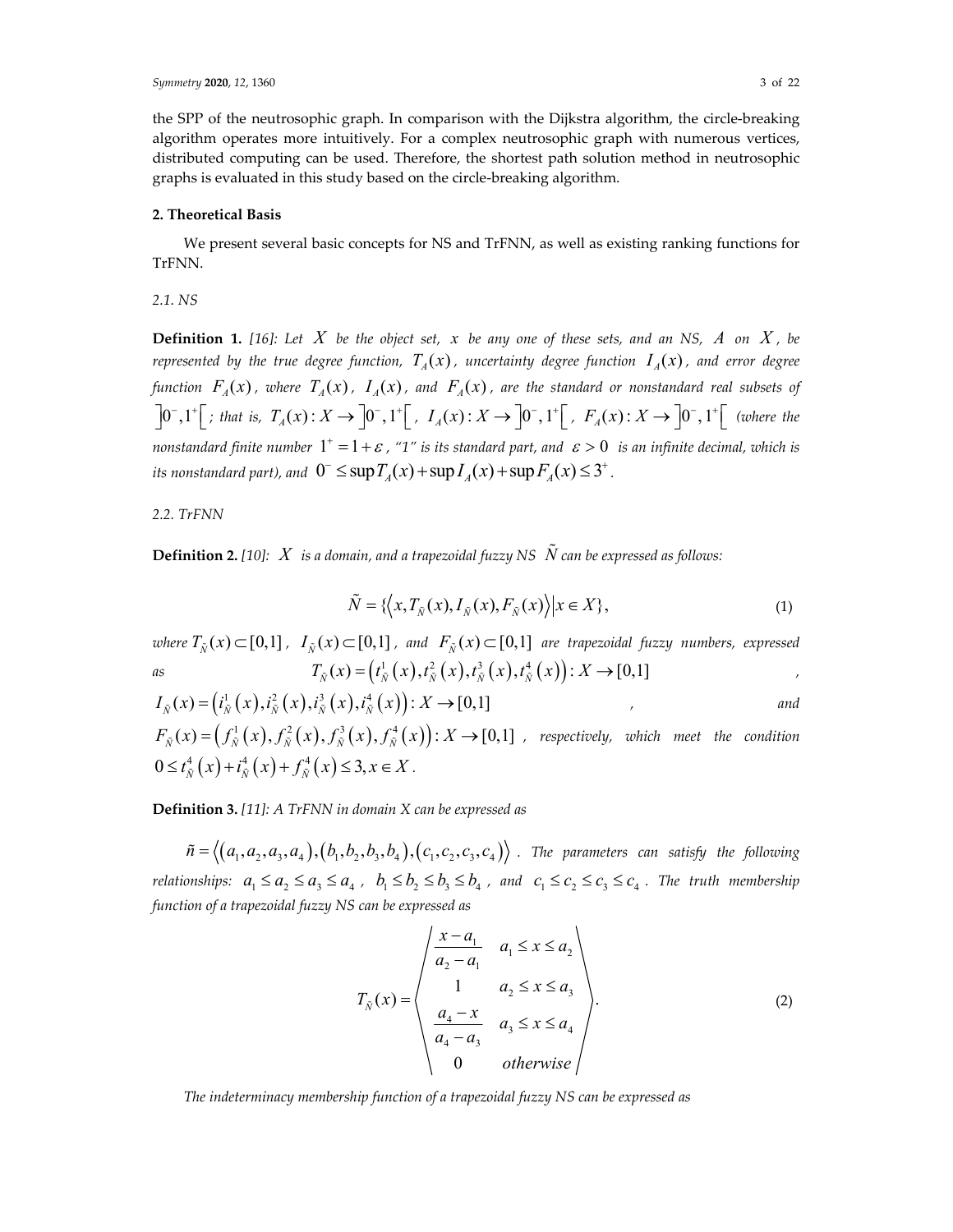$$
I_{\tilde{N}}(x) = \begin{pmatrix} \frac{b_2 - x}{b_2 - b_1} & b_1 \leq x \leq b_2 \\ 0 & b_2 \leq x \leq b_3 \\ \frac{x - b_3}{b_4 - b_3} & b_3 \leq x \leq b_4 \\ 1 & \text{otherwise} \end{pmatrix} . \tag{3}
$$

*The falsity membership function of a trapezoidal fuzzy NS can be expressed as*

$$
F_{\tilde{N}}(x) = \begin{pmatrix} \frac{c_2 - x}{c_2 - c_1} & c_1 \le x < c_2 \\ 0 & c_2 \le x \le c_3 \\ \frac{x - c_3}{c_4 - c_3} & c_3 < x \le c_4 \\ 1 & \text{otherwise} \end{pmatrix} . \tag{4}
$$

**Definition 4.** *[12]:*

$$
\tilde{n}_1 = \langle (a_1, a_2, a_3, a_4), (b_1, b_2, b_3, b_4), (c_1, c_2, c_3, c_4) \rangle
$$
\nand\n
$$
\tilde{n}_2 = \langle (e_1, e_2, e_3, e_4), (f_1, f_2, f_3, f_4), (g_1, g_2, g_3, g_4) \rangle
$$
\nare two TFENN. Then,\n(1)

$$
\tilde{n}_1 \oplus \tilde{n}_2 = \begin{pmatrix} (a_1 + e_1 - a_1 e_1, a_2 + e_2 - a_2 e_2, a_3 + e_3 - a_3 e_3, a_4 + e_4 - a_4 e_4), \\ (b_1 f_1, b_2 f_2, b_3 f_3, b_4 f_4), \\ (c_1 g_1, c_2 g_2, c_3 g_3, c_4 g_4) \end{pmatrix};
$$
\n(5)

(2)

$$
\tilde{n}_1 \otimes \tilde{n}_2 = \begin{pmatrix} (a_1e_1, a_2e_2, a_3e_3, a_4e_4), \\ (b_1 + f_1 - b_1f_1, b_2 + f_2 - b_2f_2, b_3 + f_3 - b_3f_3, b_4 + f_4 - b_4f_4), \\ (c_1 + g_1 - c_1g_1, c_2 + g_2 - c_2g_2, c_3 + g_3 - c_3g_3, c_4 + g_4 - c_4g_4) \end{pmatrix};
$$
\n(6)

(3)

$$
\lambda \tilde{n}_1 = \begin{pmatrix} \left(1 - \left(1 - a_1\right)^{\lambda}, 1 - \left(1 - a_2\right)^{\lambda}, 1 - \left(1 - a_3\right)^{\lambda}, 1 - \left(1 - a_4\right)^{\lambda}\right), \\ \left(b_1^{\lambda}, b_2^{\lambda}, b_3^{\lambda}, b_4^{\lambda}\right), \\ \left(c_1^{\lambda}, c_2^{\lambda}, c_3^{\lambda}, c_4^{\lambda}\right) \end{pmatrix}, \quad \lambda > 0; \quad (7)
$$

(4)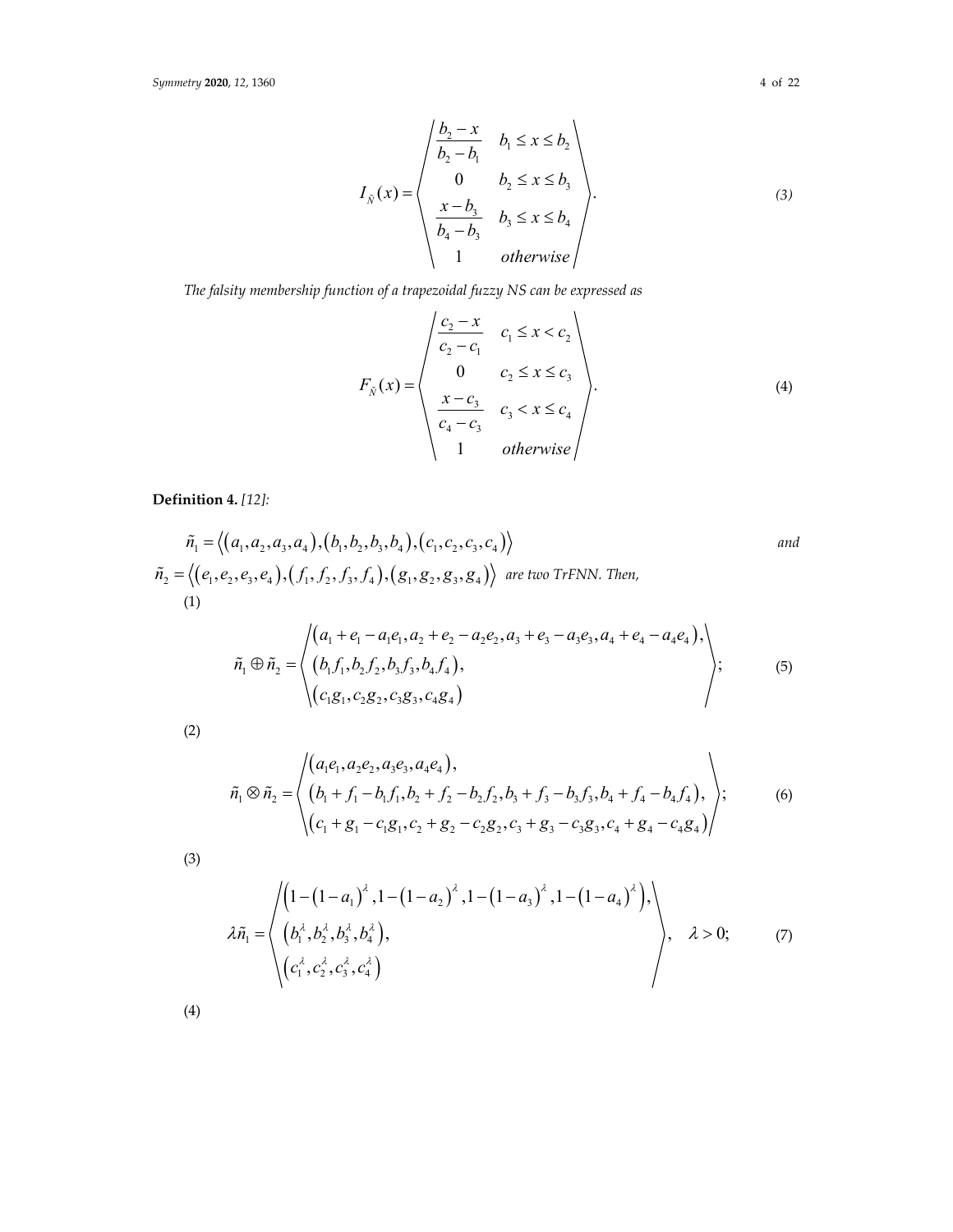$$
\tilde{n}_{1}^{\lambda} = \left\langle \begin{pmatrix} \left(a_{1}^{\lambda}, a_{2}^{\lambda}, a_{3}^{\lambda}, a_{4}^{\lambda}\right), & \left(1 - \left(1 - b_{1}\right)^{\lambda}, 1 - \left(1 - b_{2}\right)^{\lambda}, 1 - \left(1 - b_{3}\right)^{\lambda}, 1 - \left(1 - b_{4}\right)^{\lambda}\right), & \lambda > 0; \\ \left(1 - \left(1 - c_{1}\right)^{\lambda}, 1 - \left(1 - c_{2}\right)^{\lambda}, 1 - \left(1 - c_{3}\right)^{\lambda}, 1 - \left(1 - c_{4}\right)^{\lambda}\right)\end{pmatrix}, \quad \lambda > 0; \quad (8)
$$

(5)  $\tilde{n}_1 = \tilde{n}_2$  if  $a_i = e_i$ ,  $b_i = f_i$ , and  $c_i = g_i$  are valid for  $i = 1, 2, 3$ , and 4; that is,  $(a_1, a_2, a_3, a_4) = (e_1, e_2, e_3, e_4)$  ,  $(b_1, b_2, b_3, b_4) = (f_1, f_2, f_3, f_4)$  , and  $(c_1, c_2, c_3, c_4) = (g_1, g_2, g_3, g_4).$ 

*2.3. Ranking Function*

**Definition** 5. [10]:  $\tilde{n} = \langle (a_1, a_2, a_3, a_4), (b_1, b_2, b_3, b_4), (c_1, c_2, c_3, c_4) \rangle$  *is a TrFNN and its score function can be expressed as*

$$
S(\tilde{n}) = \frac{1}{3} \left( 2 + \frac{a_1 + a_2 + a_3 + a_4}{4} - \frac{b_1 + b_2 + b_3 + b_4}{4} - \frac{c_1 + c_2 + c_3 + c_4}{4} \right), S(\tilde{n}) \in [0, \quad (9)
$$

*A* larger value of  $S(\tilde{n})$  results in a larger TrFNN  $\tilde{n}$ .

**Definition** 6. [11]:  $\tilde{n} = \langle (a_1, a_2, a_3, a_4), (b_1, b_2, b_3, b_4), (c_1, c_2, c_3, c_4) \rangle$  *is a TrFNN, and its exact function can be expressed as*

$$
H(\tilde{n}) = \frac{a_1 + a_2 + a_3 + a_4}{4} - \frac{c_1 + c_2 + c_3 + c_4}{4}, H(\tilde{n}) \in [-1, 1].
$$
 (10)

As the value of  $H(\tilde{n})$  increases, the value of the TrFNN of  $\tilde{n}$  also increases. The ordering relationship of the two TrFNN can be achieved based on the score function,  $S(\tilde{n})$  , and exact function,  $H(\tilde{n})$ .

**Definition 7.**  $[10]$ :  $\tilde{n}_1 = \langle (a_1, a_2, a_3, a_4), (b_1, b_2, b_3, b_4), (c_1, c_2, c_3, c_4) \rangle$  and

 $\tilde{n}_2=\big\langle (e_1,e_2,e_3,e_4),(f_1,f_2,f_3,f_4),(g_1,g_2,g_3,g_4)\big\rangle$  are two TrFNN,  $S\big( \tilde{n}_1\big)$  and  $S\big( \tilde{n}_2\big)$ are the score functions of  $\,\tilde n_1\,$  and  $\,\tilde n_2$ , respectively, and  $\,H\big(\,\tilde n_1\big)\,$  and  $\,H\big(\,\tilde n_2\big)\,$  are the exact functions of  $\,\tilde n_1$ *and* <sup>2</sup> *n , respectively. The ordering relationship of the TrFNN is as follows:*

*if*  $S(\tilde{n}_1) > S(\tilde{n}_2)$ , then  $\tilde{n}_1 > \tilde{n}_2$ *if*  $S(\tilde{n}_1) < S(\tilde{n}_2)$ , then  $\tilde{n}_1 < \tilde{n}_2$  $\hat{S}(\tilde{n}_1) = S(\tilde{n}_2)$ <sub>then</sub>  $\widehat{p}$  *if*  $H(\tilde{n}_1) > H(\tilde{n}_2)$ , then  $\tilde{n}_1 > \tilde{n}_2$  $\widehat{p}$  *if*  $H(\tilde{n}_1) < H(\tilde{n}_2)$ , then  $\tilde{n}_1 < \tilde{n}_2$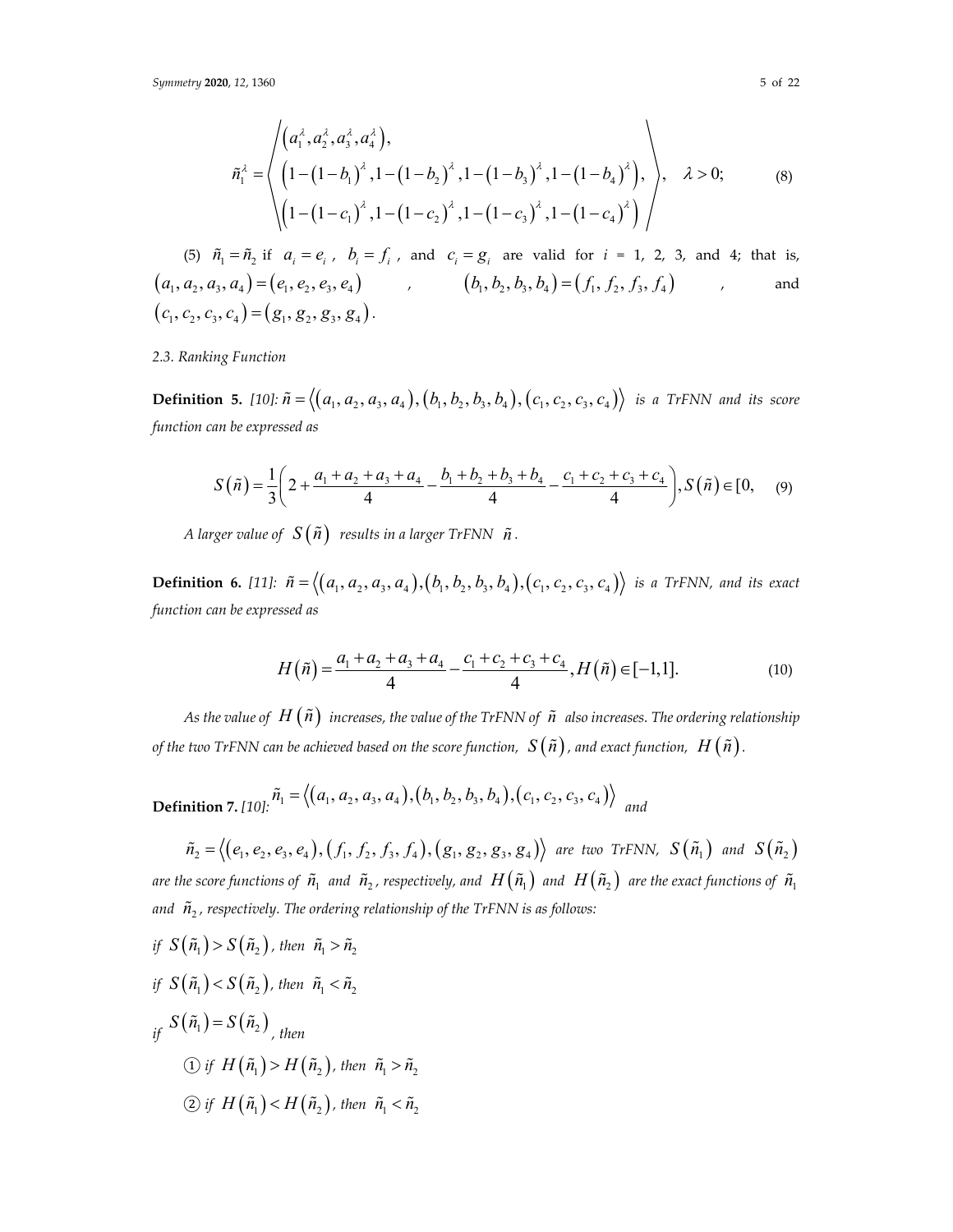#### **3. Neutrosophic Graph Theory**

A disaster‐stricken area consists of *n* locations, whose network topology can be abstracted as a directed graph G(V,E), where the node set  $V = {v_1, \dots, v_n}$  represents *n* disaster-stricken settlements and the edge set  $E \subseteq V \times V$  represents a directed connection between the affected settlements. A directed edge  $(i, j) \in E$  represents a path from node i to node j. According to the geographical location and terrain, the degree of damage is classified based on the disaster and other factors, and the edge distance is represented as a TrFNN  $\tilde{n}$ , where node i is the parent node and node j is the child node. A directed path from node i to node j can be represented as a set of directed edge sequences of the form  $(i, i_2), (i_2, i_3), \cdots, (i_k, j)$  in a directed graph. The connected nodes differ according to the strength of the directed graph. The number of paths from node i to node j varies.

# **4. Method for Solving SPP of Trapezoidal Fuzzy Neutrosophic Graph Based on Circle‐Breaking Algorithm**

The circle‐breaking algorithm can be used to solve the minimum cost spanning tree problem with weighted, connected, and undirected graphs. Furthermore, it can extend the SPP for directed graphs and search for a closed circle in the graphs, which is shared by the same starting and ending nodes. The end of the road is surrounded. A larger path can be found using Equations (9) and (10) as well as Definition 7. Subsequently, the last edge of the larger path is deleted and the above steps are repeated until there are no circles in the figure. The specific steps are as follows:

- Step 1: Arbitrarily define a closed circle in the trapezoidal fuzzy neutrosophic graph, and find the two paths  $p_1$  and  $p_2$  surrounding the closed circle, whereby  $p_1$  and  $p_2$  have a common starting node recorded as *N*<sup>0</sup> and a common ending node recorded as *N*1.
- Step 2: According to Equation (5), all edges of each path are summed. The trapezoidal fuzzy numbers  $\tilde{n}_{\text{pl}}$  and  $\tilde{n}_{p2}$  are then obtained, which represent the two paths.
- Step 3: Obtain the score function value  $S(\tilde{n}_{p1})$  and exact function value  $H(\tilde{n}_{p1})$  of  $\tilde{n}_{p1}$ , as well as the score function value  $S(\tilde{n}_{p2})$  and exact function value  $H(\tilde{n}_{p2})$  of  $\tilde{n}_{p2}$ .
- Step 4: Compare the sizes of  $\tilde{n}_{p1}$  and  $\tilde{n}_{p2}$  according to the ranking function, and find and delete the edge in the larger path whose vertex is *N*1.
- Step 5: Determine whether a closed circle still exists on the map. If so, go to Step 1; if not, the algorithm terminates. At this time, only one path exists from the starting node to the ending node in the neutrosophic graph, which is the shortest path.

Figure 1 illustrates the flowchart of the circle-breaking algorithm according to the aforementioned steps: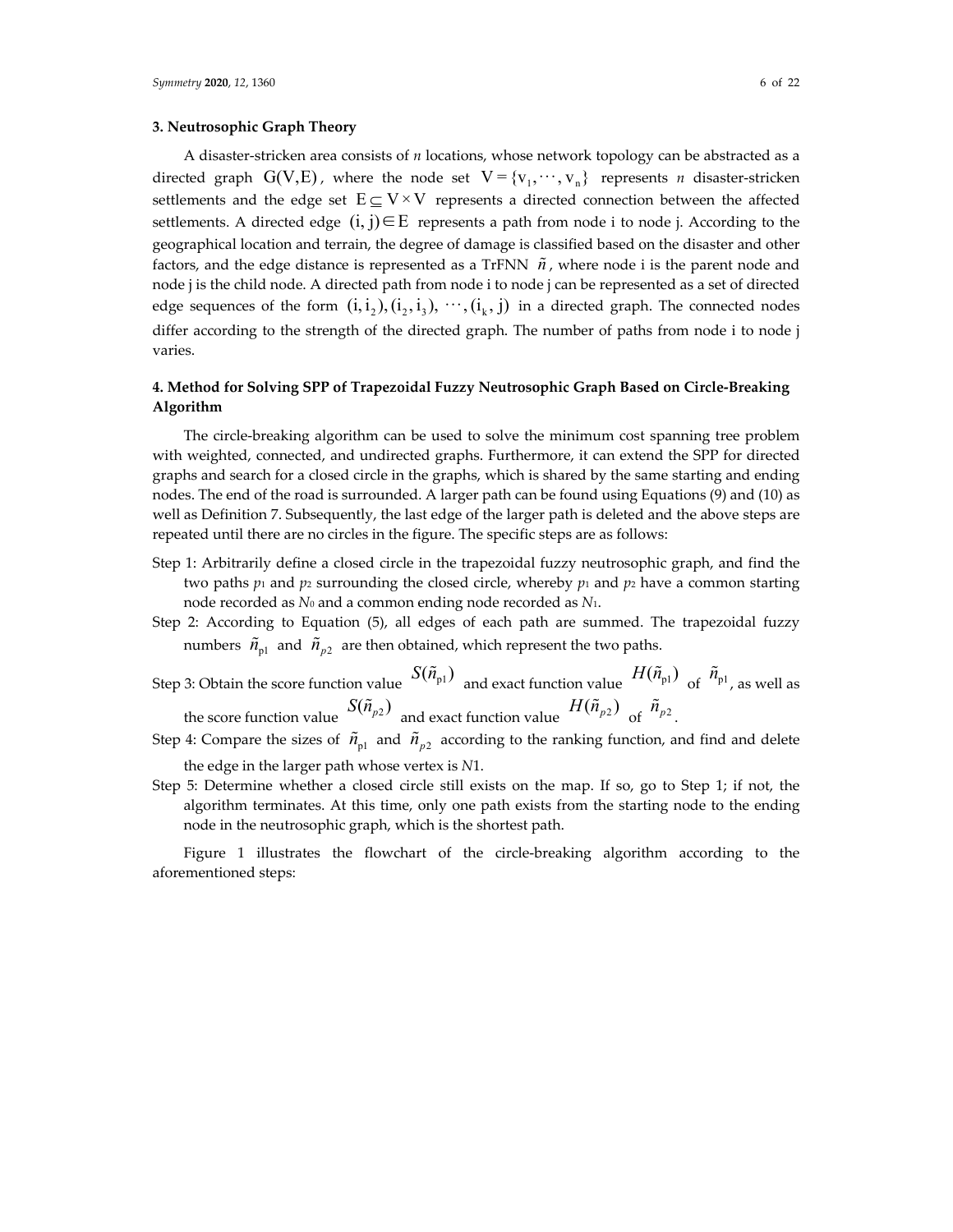



**Figure 1.** Flowchart of the circle‐breaking algorithm.

In actual programming, determining whether a neutrosophic graph contains closed circles can be considered equivalent to judging whether there are vertices with in-degrees greater than one. If the in‐degree of node *i* is greater than one, the predecessor is searched for based on the two edges pointing to node *i*. For node sets  $R_1$  and  $R_2$ , there must be a vertex  $k \in R_1 \cap R_2$  that satisfies two different paths  $p_1$  and  $p_2$  from  $k$  to  $i$ . According to the flowchart in Figure 1, the pseudocode for calculating the designed Algorithm 1 circle‐breaking algorithm is as follows:

| Algorithm 1 Circle-breaking Algorithm.          |
|-------------------------------------------------|
| for $i = N$ to 1                                |
| while(in-degree $_{[i]}$ >1)                    |
| if( $\widetilde{n}_{p1} > \widetilde{n}_{p2}$ ) |
| Delete the last edge in $p_1$                   |
| else                                            |
| Delete the last edge in $p_2$                   |
| end while                                       |
| end for                                         |

### **5. Case Study and Comparative Analysis**

In this section, we describe the use of the circle‐breaking algorithm to calculate two cases and compare this algorithm with other existing algorithms.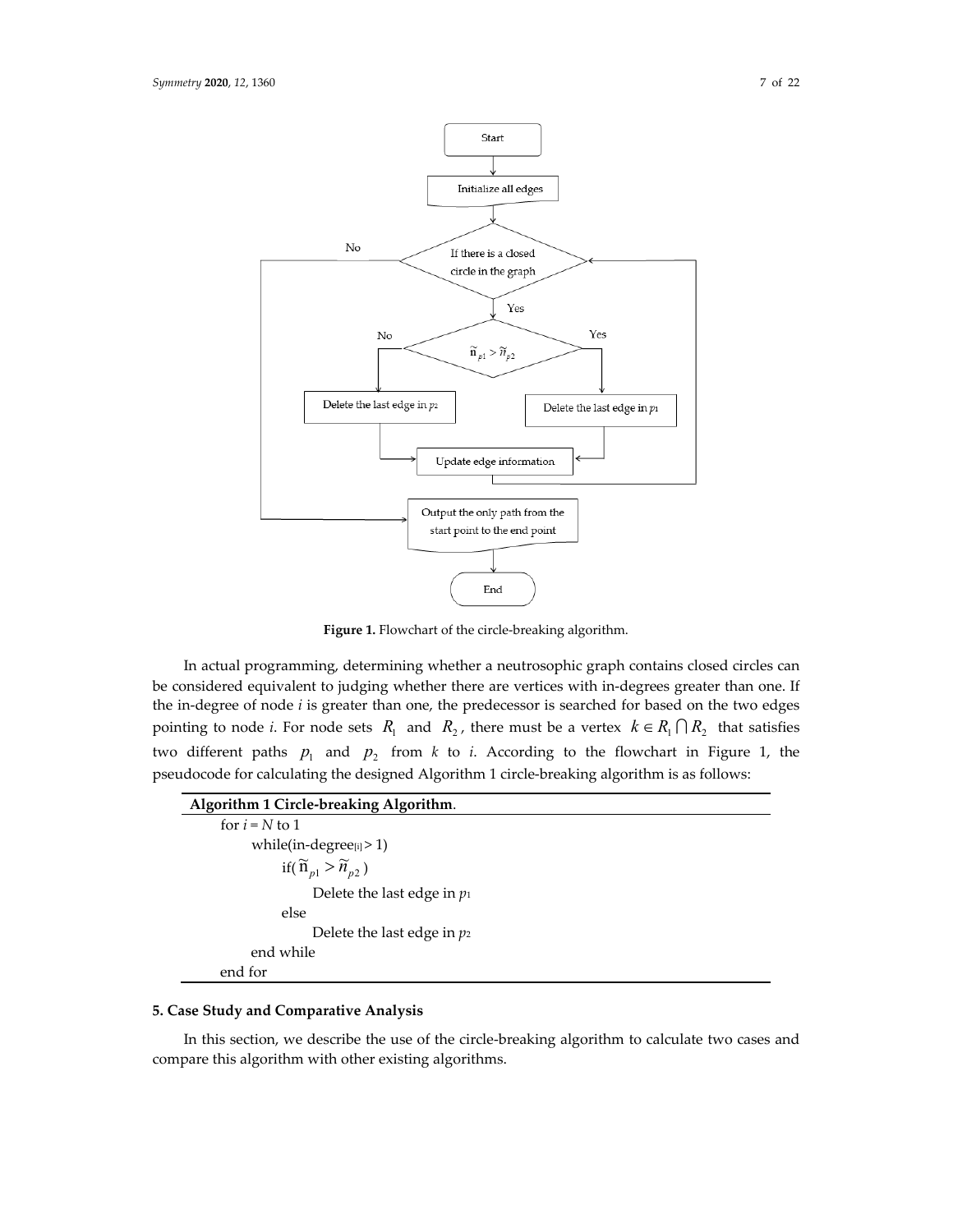#### *5.1. Case Analysis*

Example 1. Since 20 July 2020, there has been a series of rainstorms in Wuhan City, China, with the *maximum rainfall exceeding 100 mm. Owing to the rainstorms, waterlogging has become a major problem in many parts of Wuhan City, considerably hindering the traffic. According to Wuhan police, some sections of Huangpu Street, Fazhan Avenue, and Jiefang Avenue in Hankou, Wuhan are substantially waterlogged,* resulting in traffic being blocked. The water under the light rail bridge of Huangpu Street is half a meter deep, preventing cars from passing and making it difficult to conduct rescue work. In view of the road conditions, it is necessary to identify the best paths to rescue points and provide decision support for the emergency rescue teams of the relevant departments. Figure 2 depicts the topological structure of the road network during this period, and Table 1 presents the side lengths involved. The rescue team of Wuhan city must move from start *point* ① *to end point* ⑥ *to rescue the trapped residents. Therefore, the objective of this example is to determine the shortest path from* ① *to* ⑥*.*



**Figure 2.** Trapezoidal fuzzy neutrosophic graph.

| Edges  | Trapezoidal Fuzzy Neutrosophic Distances                                           |
|--------|------------------------------------------------------------------------------------|
| (1, 2) | $\langle (0.1, 0.2, 0.3, 0.5), (0.2, 0.3, 0.5, 0.6), (0.4, 0.5, 0.6, 0.8) \rangle$ |
| (1, 3) | $\langle (0.2, 0.4, 0.5, 0.7), (0.3, 0.5, 0.6, 0.9), (0.1, 0.2, 0.3, 0.4) \rangle$ |
| (2, 4) | $\langle (0.3, 0.4, 0.6, 0.7), (0.1, 0.2, 0.3, 0.5), (0.3, 0.5, 0.7, 0.9) \rangle$ |
| (2, 5) | $\langle (0.1, 0.3, 0.4, 0.5), (0.3, 0.4, 0.5, 0.7), (0.2, 0.3, 0.6, 0.7) \rangle$ |
| (3, 4) | $\langle (0.2, 0.3, 0.5, 0.6), (0.2, 0.5, 0.6, 0.7), (0.4, 0.5, 0.6, 0.8) \rangle$ |
| (3, 5) | $\langle (0.3, 0.6, 0.7, 0.8), (0.1, 0.2, 0.3, 0.4), (0.1, 0.4, 0.5, 0.6) \rangle$ |
| (4, 6) | $\langle (0.4, 0.6, 0.8, 0.9), (0.2, 0.4, 0.5, 0.6), (0.1, 0.3, 0.4, 0.5) \rangle$ |
| (5, 6) | $\langle (0.2, 0.3, 0.4, 0.5), (0.3, 0.4, 0.5, 0.6), (0.1, 0.3, 0.5, 0.6) \rangle$ |

**Table 1.** Details of edge information in terms of trapezoidal fuzzy neutrosophic numbers (TrFNN).

The shortest path from  $(1)$  to  $(6)$  is solved based on the circle-breaking algorithm in Figure 2. A circle is randomly selected in the figure, the larger of the two paths surrounding the circle is determined, and the last edge of the circle is deleted. This process is repeated until no other circle can be found. Finally, the only path remaining from ① to ⑥ is the shortest path.

Step 1: Circle  $\textcircled{1}\textcircled{2}\textcircled{4}\textcircled{3}\textcircled{1}$  in Figure 2 and paths  $p_1 = \{(1,3),(3,4)\}$  and  $p_2 = \{(1,2),(2,4)\}$ that make up the closed circle, as indicated by the thick lines in Figure 3, are found.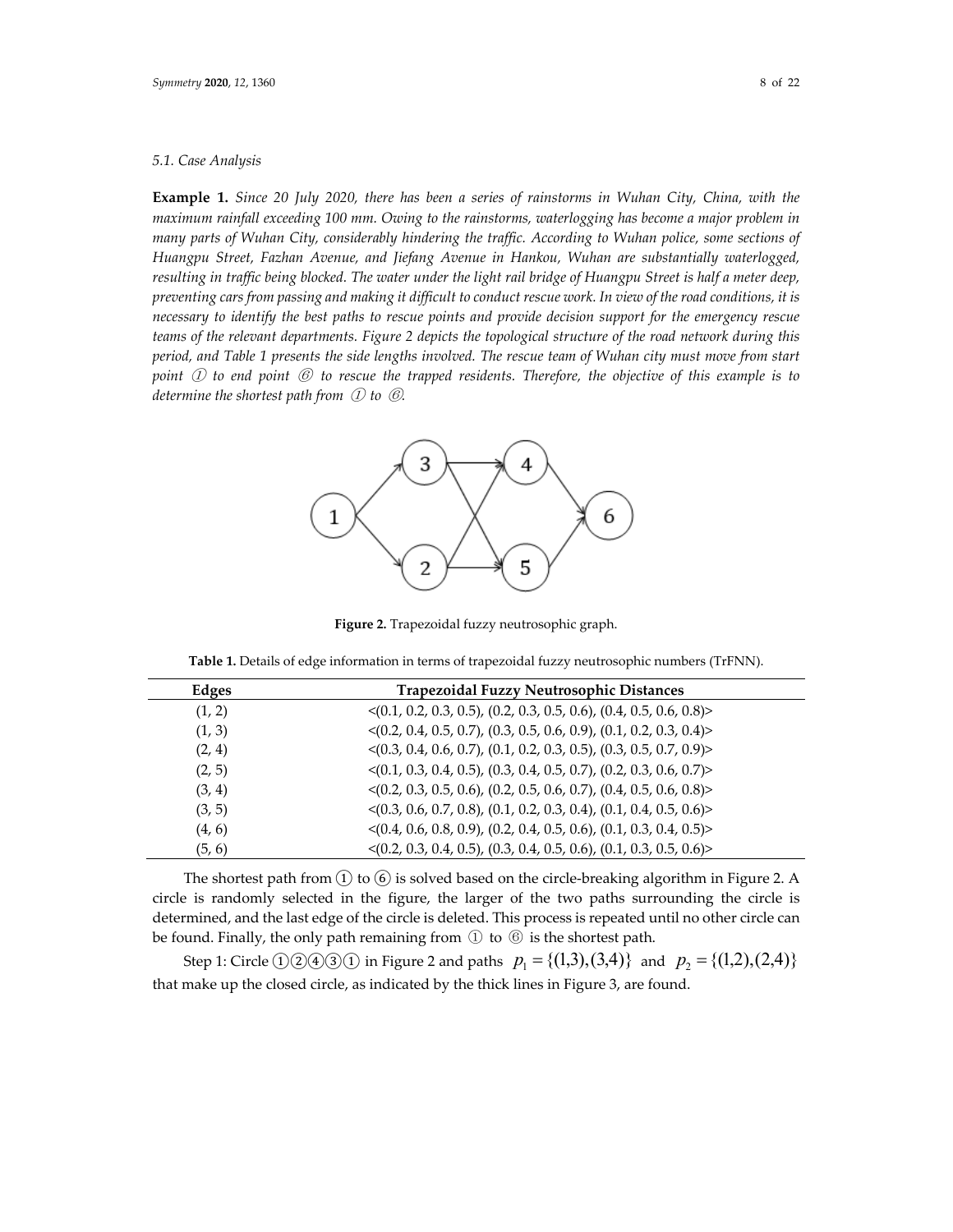

**Figure 3.** Closed circle ①②④③①.

Step 2: According to Equation (5), all neutrosophic edges of each path are summed, and the TrFNN of the two paths are obtained by determining  $\tilde{n}_{p_1}$  and  $\tilde{n}_{p_2}$ .

$$
\tilde{n}_{\text{p1}} = \tilde{n}_{(1,3)} \oplus \tilde{n}_{(3,4)}
$$
\n
$$
= \left\langle \begin{array}{l} (0.2 + 0.2 - 0.2 * 0.2, 0.4 + 0.3 - 0.4 * 0.3, 0.5 + 0.5 - 0.5 * 0.5, 0.7 + 0.6 - 0.7 * 0.6), \\ (0.3 * 0.2, 0.5 * 0.5, 0.6 * 0.6, 0.9 * 0.7), \\ (0.1 * 0.4, 0.2 * 0.5, 0.3 * 0.6, 0.4 * 0.8) \end{array} \right\rangle
$$
\n
$$
= \langle 0.36, 0.58, 0.75, 0.88), (0.06, 0.25, 0.36, 0.63), (0.04, 0.1, 0.18, 0.32) > \tilde{n}_{\text{p2}} = \tilde{n}_{(1,2)} \oplus \tilde{n}_{(2,4)}
$$
\n
$$
= \left\langle \begin{array}{l} (0.1 + 0.3 - 0.1 * 0.3, 0.2 + 0.4 - 0.2 * 0.4, 0.3 + 0.6 - 0.3 * 0.6, 0.5 + 0.7 - 0.5 * 0.7), \\ (0.2 * 0.1, 0.3 * 0.2, 0.5 * 0.3, 0.6 * 0.5), \\ (0.4 * 0.3, 0.5 * 0.5, 0.6 * 0.7, 0.8 * 0.9) \end{array} \right\rangle
$$
\n
$$
= \langle 0.37, 0.52, 0.72, 0.85), (0.02, 0.06, 0.15, 0.3), (0.12, 0.25, 0.42, 0.72) >
$$

Step 3:  $S(\tilde{n}_{\text{pl}})$ ,  $H(\tilde{n}_{\text{pl}})$ ,  $S(\tilde{n}_{p2})$ , and  $H(\tilde{n}_{p2})$  are obtained.

$$
S(\tilde{n}_{\text{pl}})
$$
\n
$$
= \frac{1}{3} \left( 2 + \frac{0.36 + 0.58 + 0.75 + 0.88}{4} - \frac{0.06 + 0.25 + 0.36 + 0.63}{4} - \frac{0.04 + 0.1 + 0.18 + 0.32}{4} \right)
$$
\n
$$
= 0.719
$$
\n
$$
S(\tilde{n}_{\text{pl}})
$$
\n
$$
= \frac{1}{3} \left( 2 + \frac{0.37 + 0.52 + 0.72 + 0.85}{4} - \frac{0.02 + 0.06 + 0.15 + 0.3}{4} - \frac{0.12 + 0.25 + 0.42 + 0.72}{4} \right)
$$
\n
$$
= 0.702
$$
\n
$$
H(\tilde{n}_{\text{pl}}) = \frac{0.36 + 0.58 + 0.75 + 0.88}{4} - \frac{0.04 + 0.1 + 0.18 + 0.32}{4} = 0.483
$$
\n
$$
H(\tilde{n}_{\text{pl}}) = \frac{0.37 + 0.52 + 0.72 + 0.85}{4} - \frac{0.12 + 0.25 + 0.42 + 0.72}{4} = 0.238
$$

Step 4: Because  $S(\tilde{n}_{p1}) > S(\tilde{n}_{p2})$ ,  $\tilde{n}_{p1} > \tilde{n}_{p2}$  can be obtained according to Definition 7. Thus, by deleting the last edge, (3, 4), in *p*1, the neutrosophic graph in Figure 4 can be obtained.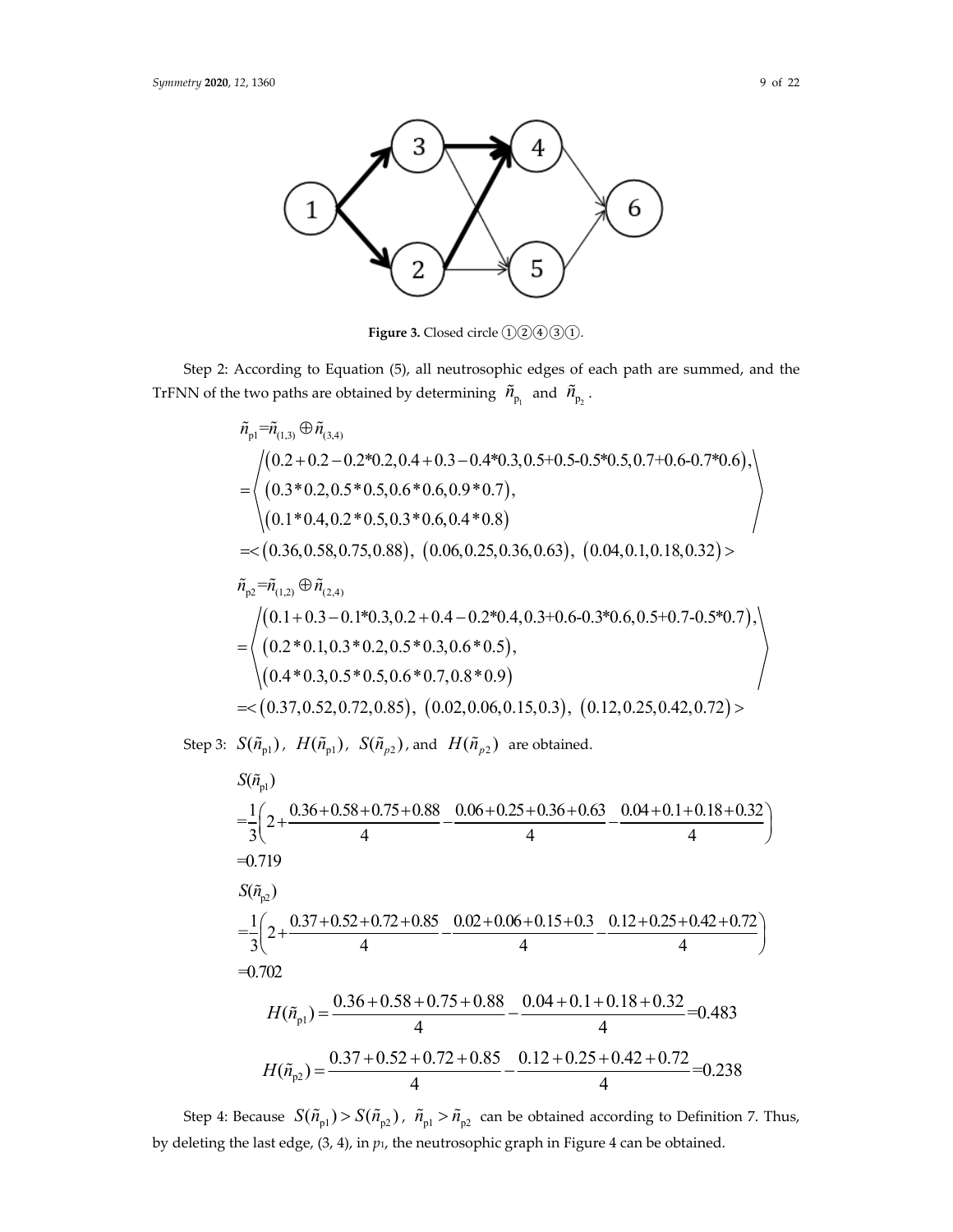

**Figure 4.** Removal of edge (3, 4).

Step 5: Closed circle  $(1)(2)(5)(3)(1)$  in Figure 4 is selected, and paths  $p_3 = \{(1,3),(3,5)\}$  and  $p_4 = \{(1,2),(2,5)\}$  that make up the closed circle, as indicated by the thick lines in Figure 5, are obtained. Once this task is completed, we return to Step 2.



**Figure 5.** Closed circle ①②⑤③①.

Step 2: According to Equation (5), all neutrosophic edges of each path are summed, and the TrFNN of the two paths are obtained by determining  $\tilde{n}_{\text{p3}}$  and  $\tilde{n}_{\text{p4}}$  .

$$
\tilde{n}_{p3} = \tilde{n}_{(1,3)} \oplus \tilde{n}_{(3,5)}
$$
\n
$$
= \left\langle \begin{array}{l} (0.2 + 0.3 - 0.2 * 0.3, 0.4 + 0.6 - 0.4 * 0.6, 0.5 + 0.7 - 0.5 * 0.7, 0.7 + 0.8 - 0.7 * 0.8), \\ (0.3 * 0.1, 0.5 * 0.2, 0.6 * 0.3, 0.9 * 0.4), \\ (0.1 * 0.1, 0.2 * 0.4, 0.3 * 0.5, 0.4 * 0.6) \end{array} \right\rangle
$$
\n
$$
= < (0.44, 0.76, 0.85, 0.94), (0.03, 0.10, 0.18, 0.36), (0.01, 0.08, 0.15, 0.24) > \tilde{n}_{p4} = \tilde{n}_{(1,2)} \oplus \tilde{n}_{(2,5)}
$$
\n
$$
= \left\langle \begin{array}{l} (0.1 + 0.1 - 0.1 * 0.1, 0.2 + 0.3 - 0.2 * 0.3, 0.3 + 0.4 - 0.3 * 0.4, 0.5 + 0.5 - 0.5 * 0.5), \\ (0.2 * 0.3, 0.3 * 0.4, 0.5 * 0.5, 0.6 * 0.7), \\ (0.4 * 0.2, 0.5 * 0.3, 0.6 * 0.4, 0.8 * 0.7) \end{array} \right\rangle
$$
\n
$$
= < (0.19, 0.44, 0.58, 0.75), (0.06, 0.12, 0.25, 0.42), (0.08, 0.15, 0.24, 0.56) >
$$

Step 3: Score function value  $S(\tilde{n}_{p3})$  and exact function value  $H(\tilde{n}_{p3})$  of  $\tilde{n}_{p3}$ , as well as score function value  $S(\tilde{n}_{p4})$  and exact function value  $H(\tilde{n}_{p4})$  of  $\tilde{n}_{p4}$ , are calculated.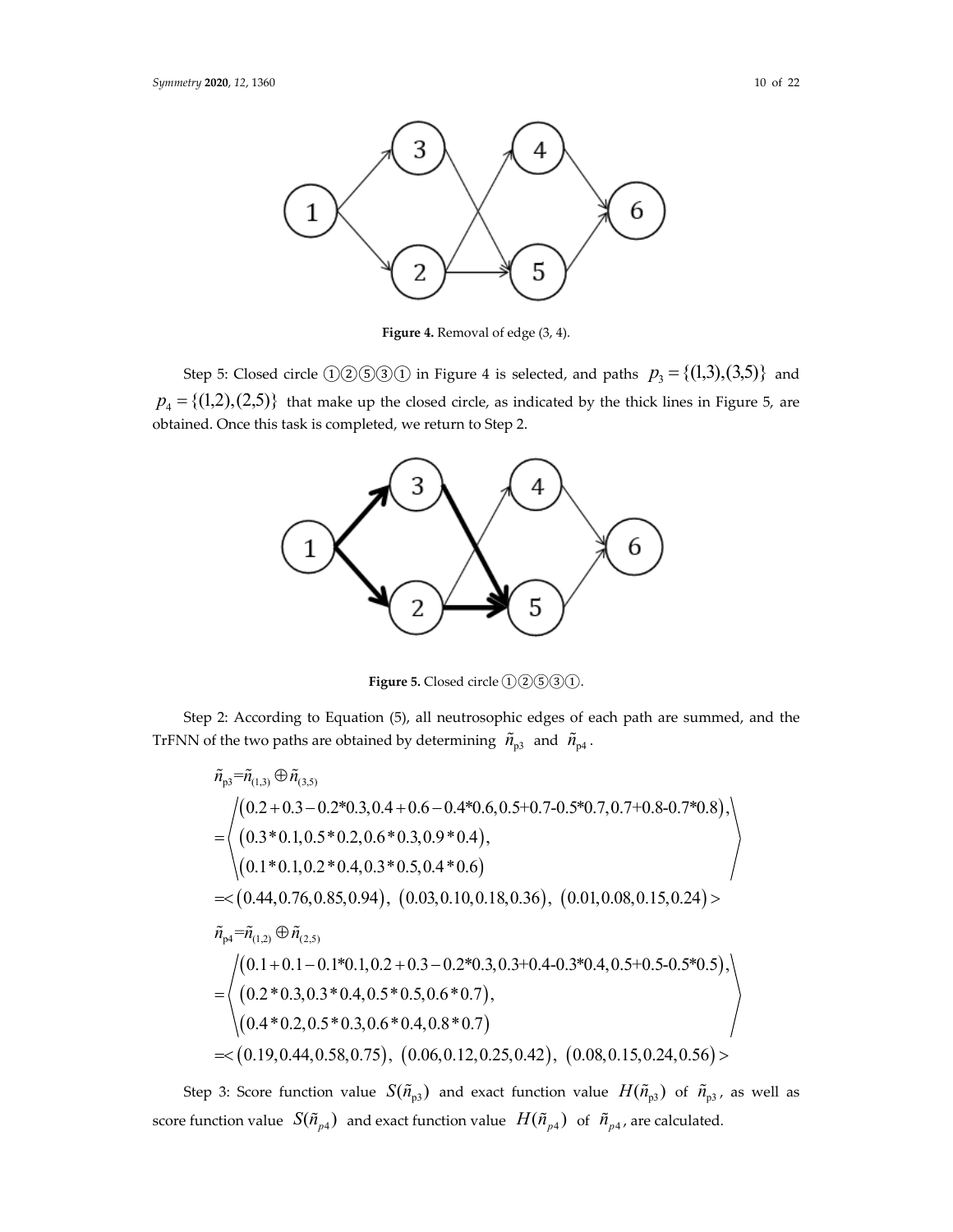$$
S(\tilde{n}_{\text{p3}})
$$
\n
$$
= \frac{1}{3} \left( 2 + \frac{0.44 + 0.76 + 0.85 + 0.94}{4} - \frac{0.03 + 0.10 + 0.18 + 0.36}{4} - \frac{0.01 + 0.08 + 0.44}{4} \right)
$$
\n
$$
= 0.820
$$
\n
$$
S(\tilde{n}_{\text{p4}})
$$
\n
$$
= \frac{1}{3} \left( 2 + \frac{0.19 + 0.44 + 0.58 + 0.75}{4} - \frac{0.06 + 0.12 + 0.25 + 0.42}{4} - \frac{0.08 + 0.15 + 0.44}{4} \right)
$$
\n
$$
= 0.673
$$
\n
$$
H(\tilde{n}_{\text{p3}}) = \frac{0.44 + 0.76 + 0.85 + 0.94}{4} - \frac{0.01 + 0.08 + 0.15 + 0.24}{4} = 0.628
$$
\n
$$
H(\tilde{n}_{\text{p4}}) = \frac{0.19 + 0.44 + 0.58 + 0.75}{4} - \frac{0.08 + 0.15 + 0.24 + 0.56}{4} = 0.233
$$

Step 4: Because  $S(\tilde{n}_{p3}) > S(\tilde{n}_{p4})$ ,  $\tilde{n}_{p3} > \tilde{n}_{p4}$  can be obtained according to Definition 7. Thus, by deleting the last edge, (3, 5), in *p*3, the neutrosophic graph depicted in Figure 6 can be obtained.



**Figure 6.** Removal of edge (3, 5).

Step 5: Another closed circle ②④⑥⑤② in Figure 6 is identified, such that paths  ${p_5} = {(2,4),(4,6)}$  and  ${p_6} = {(2,5),(5,6)}$  make up a closed circle, as indicated by the thick lines in Figure 7. Once this task is completed, we return to Step 2.



**Figure 7.** Closed circle ②④⑥⑤②.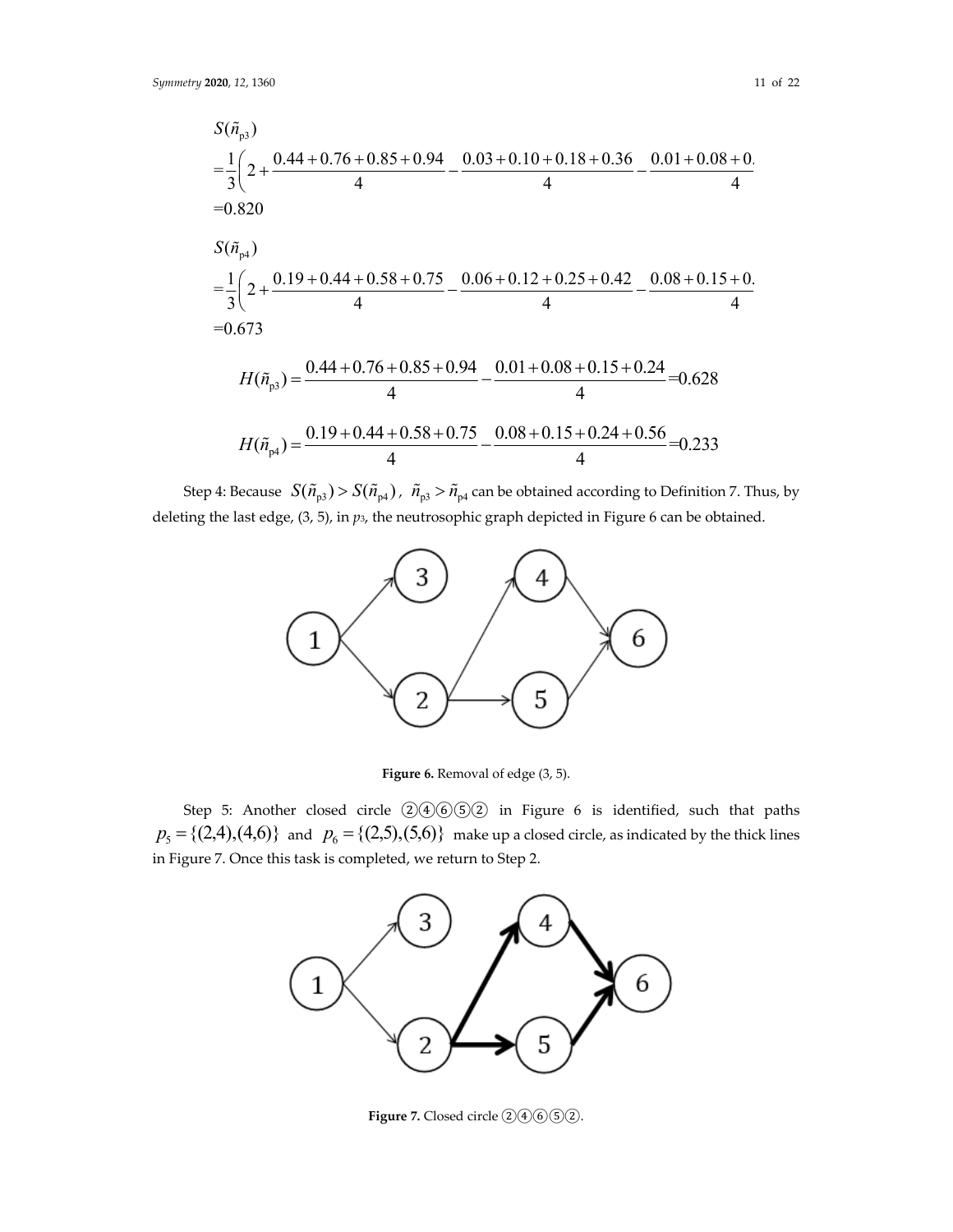Step 2: According to Equation (5), all neutrosophic edges of each path are summed, and the TrFNN of the two paths are obtained by computing  $\tilde{n}_{\rm ps}$  and  $\tilde{n}_{\rm p6}$ .

$$
\tilde{n}_{\text{p}s} = \tilde{n}_{(2,4)} \oplus \tilde{n}_{(4,6)}
$$
\n
$$
= \left\langle \begin{array}{l} (0.3 + 0.4 - 0.3^*0.4, 0.4 + 0.6 - 0.4^*0.6, 0.6 + 0.8 - 0.6^*0.8, 0.7 + 0.9 - 0.7^*0.9), \\ (0.1^* 0.2, 0.2^* 0.4, 0.3^* 0.5, 0.5^* 0.6), \\ (0.3^* 0.1, 0.5^* 0.3, 0.7^* 0.4, 0.9^* 0.5) \end{array} \right\rangle
$$
\n
$$
= \langle 0.58, 0.76, 0.92, 0.97), (0.02, 0.08, 0.15, 0.30), (0.03, 0.15, 0.28, 0.45) \rangle
$$

$$
\tilde{n}_{p6} = \tilde{n}_{(2,5)} \oplus \tilde{n}_{(5,6)}
$$
\n
$$
= \left\langle \begin{array}{l} (0.1 + 0.2 - 0.1^*0.2, 0.3 + 0.3 - 0.3^*0.3, 0.4 + 0.4 - 0.4^*0.4, 0.5 + 0.5 - 0.5^*0.5), \\ (0.3^* 0.3, 0.4^* 0.4, 0.5^* 0.5, 0.7^* 0.6), \\ (0.2^* 0.1, 0.3^* 0.3, 0.6^* 0.5, 0.7^* 0.6) \end{array} \right\rangle
$$
\n= $(0.28, 0.51, 0.64, 0.75), (0.09, 0.16, 0.25, 0.42), (0.02, 0.09, 0.30, 0.42) >$ 

Step 3: Score function value  $S(\tilde{n}_{p5})$  and exact function value  $H(\tilde{n}_5)$  of  $\tilde{n}_{p5}$ , as well as score function value  $S(\tilde{n}_{p6})$  and exact function value  $H(\tilde{n}_{p6})$  of  $\tilde{n}_{p6}$  are obtained.

$$
S(\tilde{n}_{\text{ps}})
$$
\n
$$
= \frac{1}{3} \left( 2 + \frac{0.58 + 0.76 + 0.92 + 0.97}{4} - \frac{0.02 + 0.08 + 0.15 + 0.30}{4} - \frac{0.03 + 0.15 + 0.28 + 0.45}{4} \right)
$$
\n
$$
= 0.814
$$
\n
$$
S(\tilde{n}_{\text{ps}})
$$
\n
$$
= \frac{1}{3} \left( 2 + \frac{0.28 + 0.51 + 0.64 + 0.75}{4} - \frac{0.09 + 0.16 + 0.25 + 0.42}{4} - \frac{0.02 + 0.09 + 0.45}{4} \right)
$$
\n
$$
= 0.703
$$
\n
$$
H(\tilde{n}_{\text{ps}}) = \frac{0.58 + 0.76 + 0.92 + 0.97}{4} - \frac{0.03 + 0.15 + 0.28 + 0.45}{4} = 0.580
$$
\n
$$
H(\tilde{n}_{\text{ps}}) = \frac{0.28 + 0.51 + 0.64 + 0.75}{4} - \frac{0.02 + 0.09 + 0.30 + 0.42}{4} = 0.338
$$

Step 4: Because  $S(\tilde{n}_{p5}) > S(\tilde{n}_{p6})$ , according to Definition 7, we can obtain  $\tilde{n}_{p5} > \tilde{n}_{p6}$ . The last edge, (4, 6), in  $p_5$  is deleted, and the neutrosophic graph is obtained, as depicted in Figure 8.

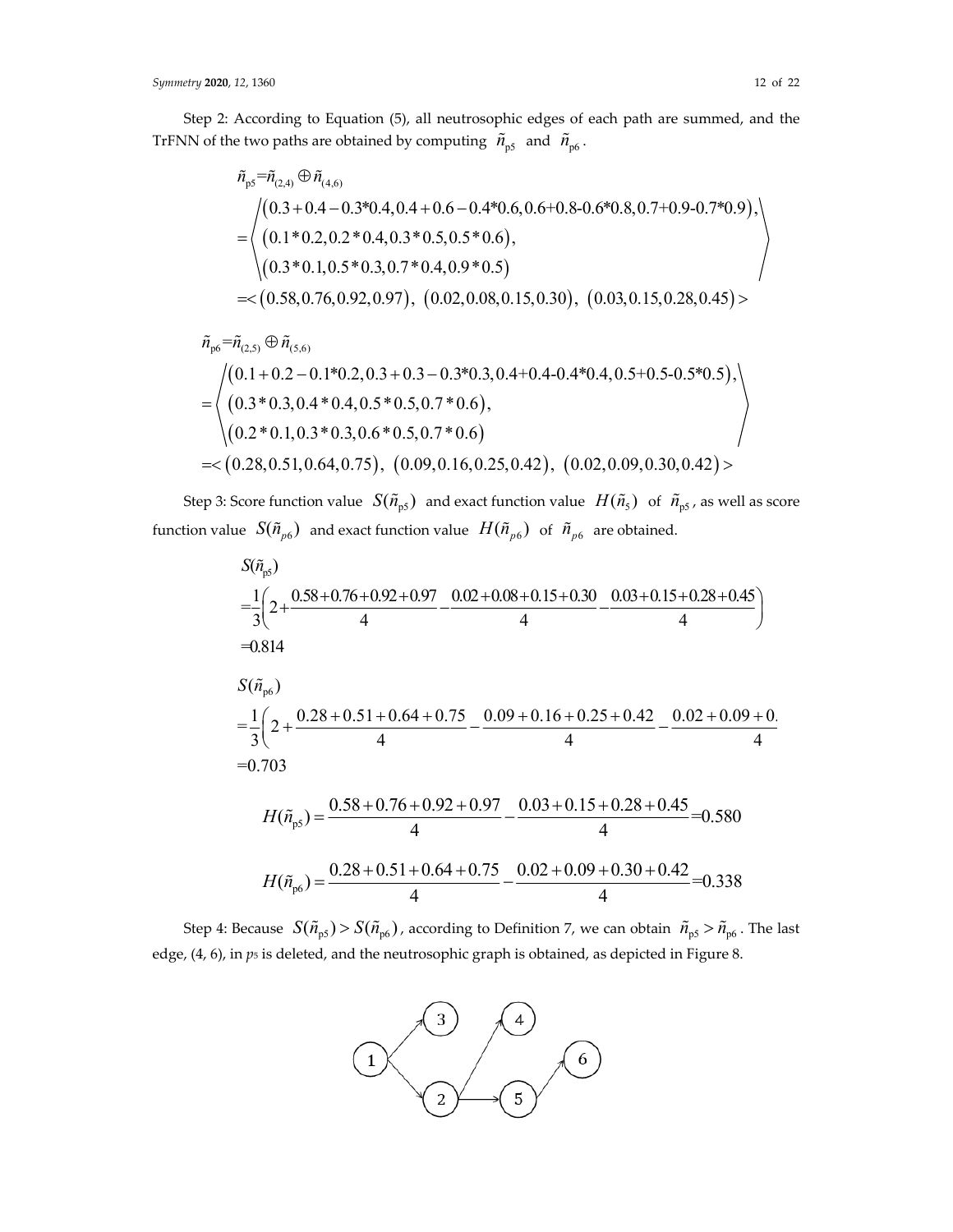#### **Figure 8.** Removal of edge (4, 6).

Step 5: In the neutrosophic graph illustrated in Figure 8, it is no longer possible to find a closed circle and the circle-breaking algorithm ends. As indicated by the dotted line in Figure 9, only one path exists from starting node ① to ending node ⑥, which is the shortest path sought.



**Figure 9.** Shortest path of example 1.

**Example 2.** The objective of this example is to determine the shortest path from starting node  $\mathcal{D}$  to ending node *(9)* in Figure 10. The edge weights are represented as TrFNN, and Table 2 lists the edge weight data. The *circle‐breaking algorithm is used to solve the SPP.*



**Figure 10.** Trapezoidal fuzzy neutrosophic graph.

|  | Table 2. Details of edge information in terms of TrFNN. |  |
|--|---------------------------------------------------------|--|
|--|---------------------------------------------------------|--|

| <b>Edges</b> | Trapezoidal Fuzzy Neutrosophic Distance                                            |
|--------------|------------------------------------------------------------------------------------|
| (1, 2)       | $\langle (0.1, 0.3, 0.4, 0.5), (0.3, 0.5, 0.6, 0.7), (0.1, 0.3, 0.4, 0.6) \rangle$ |
| (1, 3)       | $\langle (0.2, 0.4, 0.5, 0.7), (0.3, 0.5, 0.6, 0.9), (0.1, 0.2, 0.3, 0.4) \rangle$ |
| (1, 4)       | $\langle (0.2, 0.3, 0.4, 0.6), (0.2, 0.4, 0.5, 0.6), (0.4, 0.5, 0.7, 0.8) \rangle$ |
| (2, 4)       | $\langle (0.1, 0.3, 0.4, 0.5), (0.3, 0.4, 0.5, 0.7), (0.2, 0.3, 0.6, 0.7) \rangle$ |
| (2, 5)       | $\langle (0.4, 0.5, 0.7, 0.8), (0.2, 0.3, 0.5, 0.6), (0.1, 0.2, 0.3, 0.5) \rangle$ |
| (3, 4)       | $\langle (0.3, 0.6, 0.7, 0.8), (0.1, 0.2, 0.3, 0.4), (0.1, 0.4, 0.5, 0.6) \rangle$ |
| (3, 6)       | $\langle (0.1, 0.2, 0.3, 0.4), (0.2, 0.4, 0.5, 0.6), (0.4, 0.5, 0.6, 0.7) \rangle$ |
| (4, 5)       | $\langle (0.2, 0.3, 0.4, 0.5), (0.3, 0.4, 0.5, 0.6), (0.1, 0.3, 0.5, 0.6) \rangle$ |
| (4, 6)       | $\langle (0.4, 0.6, 0.7, 0.9), (0.1, 0.2, 0.4, 0.5), (0.1, 0.3, 0.4, 0.6) \rangle$ |
| (4, 7)       | $\langle (0.1, 0.3, 0.5, 0.6), (0.2, 0.3, 0.5, 0.7), (0.4, 0.5, 0.7, 0.8) \rangle$ |
| (5, 7)       | $\langle (0.2, 0.3, 0.5, 0.6), (0.2, 0.5, 0.6, 0.7), (0.4, 0.5, 0.6, 0.8) \rangle$ |
| (5, 8)       | $\langle (0.3, 0.5, 0.6, 0.7), (0.2, 0.3, 0.5, 0.6), (0.1, 0.2, 0.4, 0.5) \rangle$ |
| (6, 7)       | $\langle (0.3, 0.4, 0.6, 0.7), (0.1, 0.2, 0.3, 0.5), (0.3, 0.5, 0.7, 0.9) \rangle$ |
| (6, 9)       | $\langle (0.2, 0.3, 0.5, 0.6), (0.2, 0.3, 0.4, 0.5), (0.5, 0.6, 0.7, 0.9) \rangle$ |
| (7, 8)       | $\langle (0.1, 0.2, 0.3, 0.5), (0.2, 0.3, 0.5, 0.6), (0.4, 0.5, 0.6, 0.8) \rangle$ |
| (7, 9)       | $\langle (0.4, 0.6, 0.8, 0.9), (0.2, 0.4, 0.5, 0.6), (0.1, 0.3, 0.4, 0.5) \rangle$ |
| (8, 9)       | $\langle (0.2, 0.3, 0.5, 0.6), (0.1, 0.2, 0.4, 0.5), (0.5, 0.6, 0.7, 0.8) \rangle$ |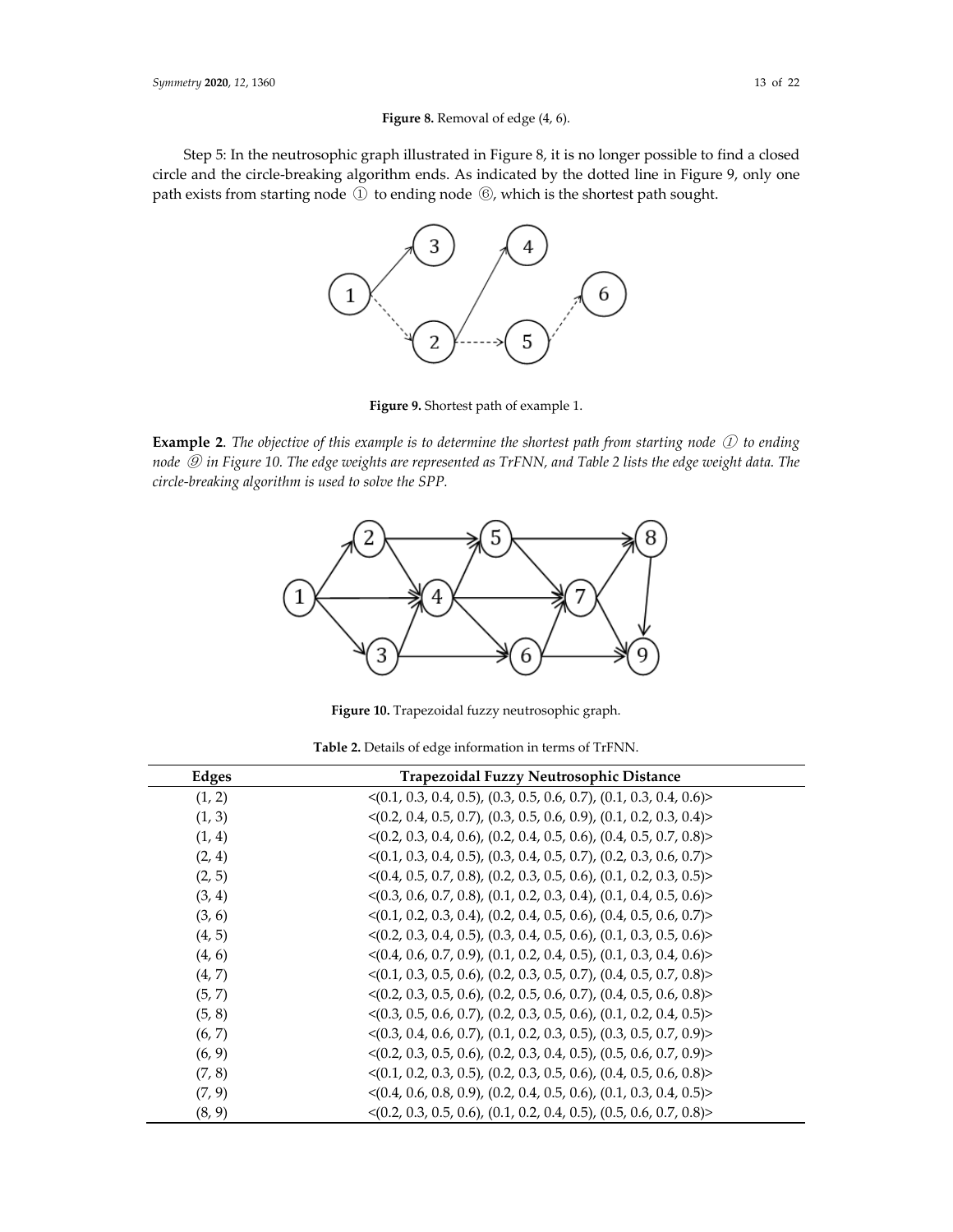.

The removal of the last edge of the larger path in all closed circles using the circle-breaking algorithm enables the generation of the neutrosophic graph, as illustrated in Figure 11.



**Figure 11.** Shortest path of example 2.

The path indicated by the dotted line is the shortest path from  $(1)$  to  $(9)$ .

#### *5.2. Comparative Analysis of Different Algorithms*

1. To illustrate the validity and rationality of the algorithm, the circle‐breaking algorithm proposed in this study is compared with the Dijkstra algorithm, and the adjacency matrix is established according to Table 1.

$$
\begin{bmatrix} 0.0,\widetilde{{\mathbf n}}_{(1,2)},\widetilde{{\mathbf n}}_{(1,3)},M,M,M\\ M,0.0,M,\widetilde{{\mathbf n}}_{(2,4)},\widetilde{{\mathbf n}}_{(2,5)},M\\ M,M,0.0,\widetilde{{\mathbf n}}_{(3,4)},\widetilde{{\mathbf n}}_{(3,5)},M\\ M,M,M,0.0,M,\widetilde{{\mathbf n}}_{(4,6)}\\ M,M,M,M,0.0,\widetilde{{\mathbf n}}_{(5,6)}\\ M,M,M,M,M,0.0 \end{bmatrix}
$$

In this case,  $\widetilde{\text{n}}_{\text{(i,j)}}$  represents the edge weight from node i to node j. The specific values are listed in Table 1. *M* represents an infinite number, thereby indicating that no direct directed edge connection exists between nodes i and j.

Figure 12 illustrates the flowchart of the Dijkstra algorithm, where *Vs* represents the start point and *Ve* represents the end point.

Table 3 displays the shortest path and the shortest path weights from starting node ① to all nodes using the existing Dijkstra algorithm: the shortest path from node ① to node ⑥ is  $\mathbb{O} \rightarrow \mathbb{O} \rightarrow \mathbb{O} \rightarrow \mathbb{O}$ , and the weights are as follows:

# $\langle (0.352,0.608,0.748,0.875), (0.018,0.048,0.125,0.294), (0.008,0.045,0.180,0.336) \rangle$

For the same calculation process, the shortest path and shortest path weights of starting node  $(1)$  to all nodes in the second example are listed in Table 4. The shortest path from node  $(1)$  to node

**(9)** is  $0 \rightarrow 0 \rightarrow 0$ , and the shortest path weights are  $(0.424, 0.664, 0.825, 0.928)$  $(0.012, 0.06, 0.12, 0.27)$  $(0.02, 0.06, 0.126, 0.252)$ 0.424,0.664,0.825,0.928 ,  $0.012, 0.06, 0.12, 0.27$ , 0.02,0.06,0.126,0.252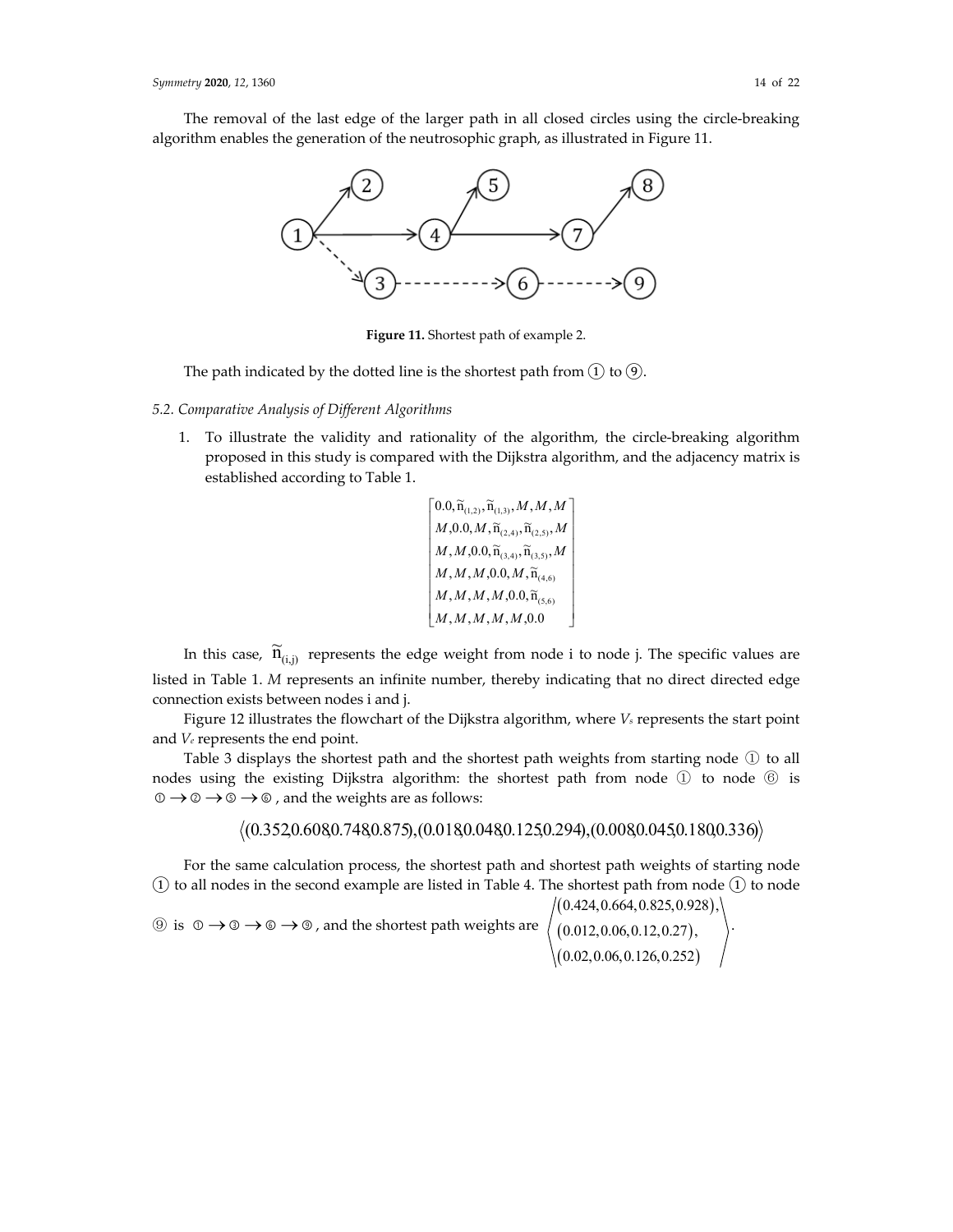

**Figure 12.** Flowchart of the Dijkstra algorithm.

**Table 3.** Shortest paths and their weights from starting node ① to all nodes (Example 1).

| <b>Nodes</b>      | <b>Distance of Shortest Path</b>                                                               | <b>Shortest Path</b>                                                      |
|-------------------|------------------------------------------------------------------------------------------------|---------------------------------------------------------------------------|
| (2)               | $\langle (0.1, 0.2, 0.3, 0.5), (0.2, 0.3, 0.5, 0.6), (0.4, 0.5, 0.6, 0.8) \rangle$             | $\mathbb{O} \rightarrow \mathbb{O}$                                       |
| (3)               | $\langle (0.2, 0.4, 0.5, 0.7), (0.3, 0.5, 0.6, 0.9), (0.1, 0.2, 0.3, 0.4) \rangle$             | $\mathbb{O} \rightarrow \mathbb{O}$                                       |
| $\mathcal{F}$     | $\langle (0.37, 0.52, 0.72, 0.85), (0.02, 0.06, 0.15, 0.30), (0.12, 0.25, 0.42, 0.72) \rangle$ | $\textcircled{1} \rightarrow \textcircled{2} \rightarrow \textcircled{4}$ |
| $\left( 5\right)$ | $\langle (0.19, 0.44, 0.58, 0.75), (0.06, 0.12, 0.25, 0.42), (0.08, 0.15, 0.36, 0.56) \rangle$ | $0 \rightarrow 0 \rightarrow 0$                                           |
|                   | $/(0.352, 0.608, 0.748, 0.875), (0.018, 0.048, 0.125, 0.294),$                                 |                                                                           |
| (6)               | (0.008, 0.045, 0.180, 0.336)                                                                   | $0 \rightarrow 0 \rightarrow 0 \rightarrow 0$                             |

| <b>Table 4.</b> Shortest paths and their weights from starting node $(1)$ to all nodes (Example 2). |  |  |  |  |  |
|-----------------------------------------------------------------------------------------------------|--|--|--|--|--|
|-----------------------------------------------------------------------------------------------------|--|--|--|--|--|

| <b>Nodes</b>      | <b>Distance of Shortest Path</b>                                    | <b>Shortest Path</b>                                                      |
|-------------------|---------------------------------------------------------------------|---------------------------------------------------------------------------|
| $\rm(2)$          | $<(0.1, 0.3, 0.4, 0.5), (0.3, 0.5, 0.6, 0.7), (0.1, 0.3, 0.4, 0.6)$ | $\mathbb{O} \rightarrow \mathbb{O}$                                       |
| 3)                | $<(0.2, 0.4, 0.5, 0.7), (0.3, 0.5, 0.6, 0.9), (0.1, 0.2, 0.3, 0.4)$ | $\mathbb{O} \rightarrow \mathbb{O}$                                       |
| $\left( 4\right)$ | $<(0.2, 0.3, 0.4, 0.6), (0.2, 0.4, 0.5, 0.6), (0.4, 0.5, 0.7, 0.8)$ | $\textcircled{1} \rightarrow \textcircled{4}$                             |
|                   | $< (0.36, 0.51, 0.64, 0.8), (0.06, 0.16, 0.25, 0.36),$              |                                                                           |
| (5)               | (0.04, 0.15, 0.35, 0.48)                                            | $\textcircled{1} \rightarrow \textcircled{4} \rightarrow \textcircled{5}$ |
|                   | $<$ (0.28, 0.52, 0.65, 0.82), (0.06, 0.2, 0.3, 0.54),               |                                                                           |
| $\left( 6\right)$ | (0.04, 0.1, 0.18, 0.28)                                             | $0 \rightarrow 0 \rightarrow 0$                                           |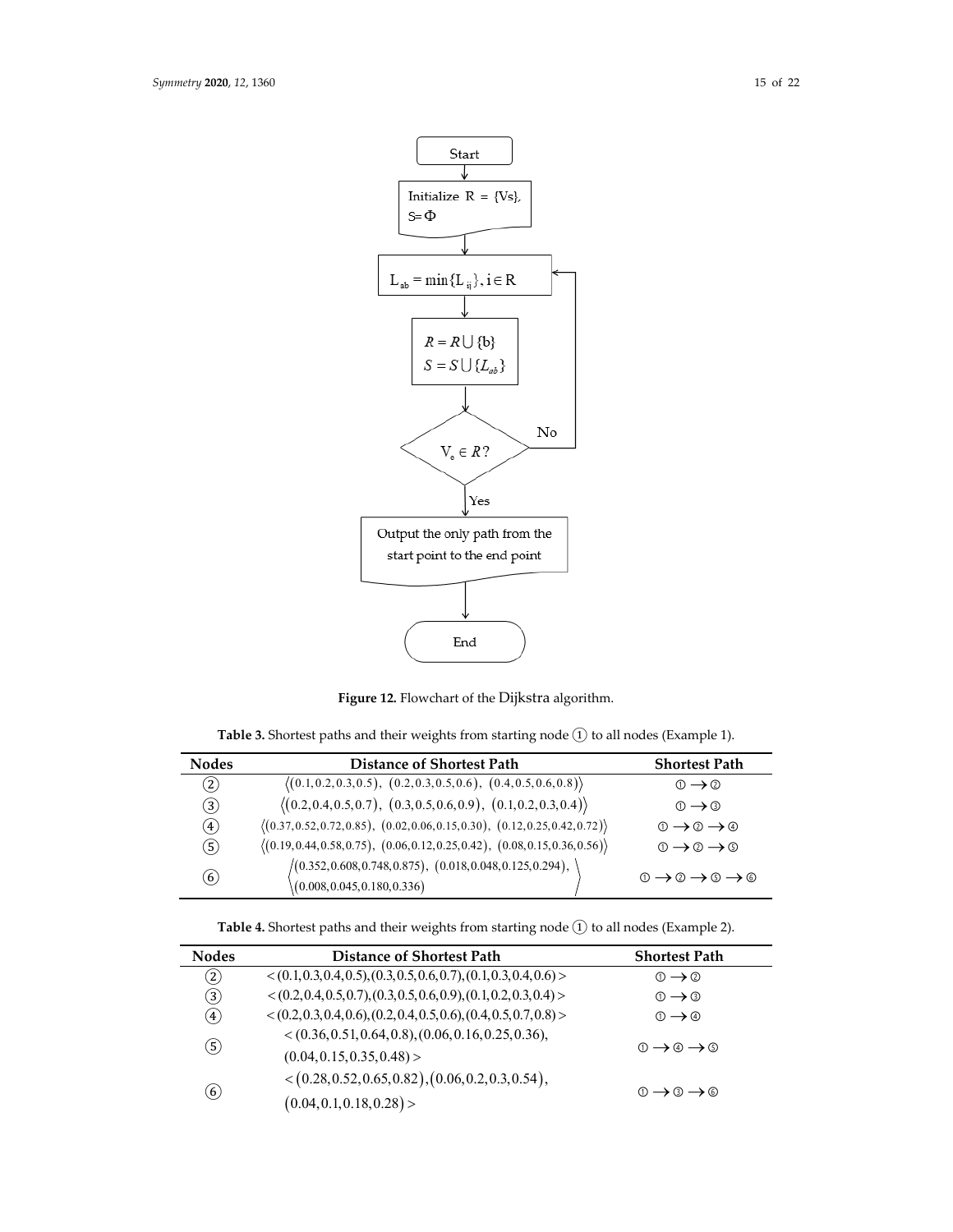| $\circled{7}$ | $\langle (0.28, 0.51, 0.7, 0.84), (0.04, 0.12, 0.25, 0.42),$<br>(0.16, 0.25, 0.49, 0.64)     | $\mathbb{0} \rightarrow \mathbb{0} \rightarrow \mathbb{0}$                        |
|---------------|----------------------------------------------------------------------------------------------|-----------------------------------------------------------------------------------|
| $\circled{8}$ | $<(0.352, 0.608, 0.79, 0.92), (0.008, 0.036, 0.125, 0.252),$<br>(0.064, 0.125, 0.294, 0.512) | $\mathbb{0} \rightarrow \mathbb{0} \rightarrow \mathbb{0} \rightarrow \mathbb{0}$ |
| $\circled{9}$ | $<(0.424, 0.664, 0.825, 0.928), (0.012, 0.06, 0.12, 0.27),$<br>(0.02, 0.06, 0.126, 0.252)    | $0 \rightarrow 0 \rightarrow 0 \rightarrow 0$                                     |

2. Use of the enumeration algorithm in various examples

According to the adjacency matrix, all of the paths from node ① to node ⑥ are traversed. The distances of the neutrosophic edges of all paths are calculated according to Equation (5), and their score functions and exact functions are listed in Table 5.

| <b>Optional Path</b>                                                                  | <b>Score Function</b> | <b>Exact Function</b> |
|---------------------------------------------------------------------------------------|-----------------------|-----------------------|
| pl: $\mathbb{O} \rightarrow \mathbb{O} \rightarrow \mathbb{O} \rightarrow \mathbb{O}$ | 0.872                 | 0.686                 |
| $p2: \mathbb{O} \rightarrow \mathbb{O} \rightarrow \mathbb{O} \rightarrow \mathbb{O}$ | 0.798                 | 0.504                 |
| $p3: \mathbb{O} \rightarrow \mathbb{O} \rightarrow \mathbb{O} \rightarrow \mathbb{O}$ | 0.871                 | 0.780                 |
| $p4: ① \rightarrow ③ \rightarrow ⑤ \rightarrow ③$                                     | 0.889                 | 0.755                 |

**Table 5.** List of all paths from node ① to node ⑥ (example 1).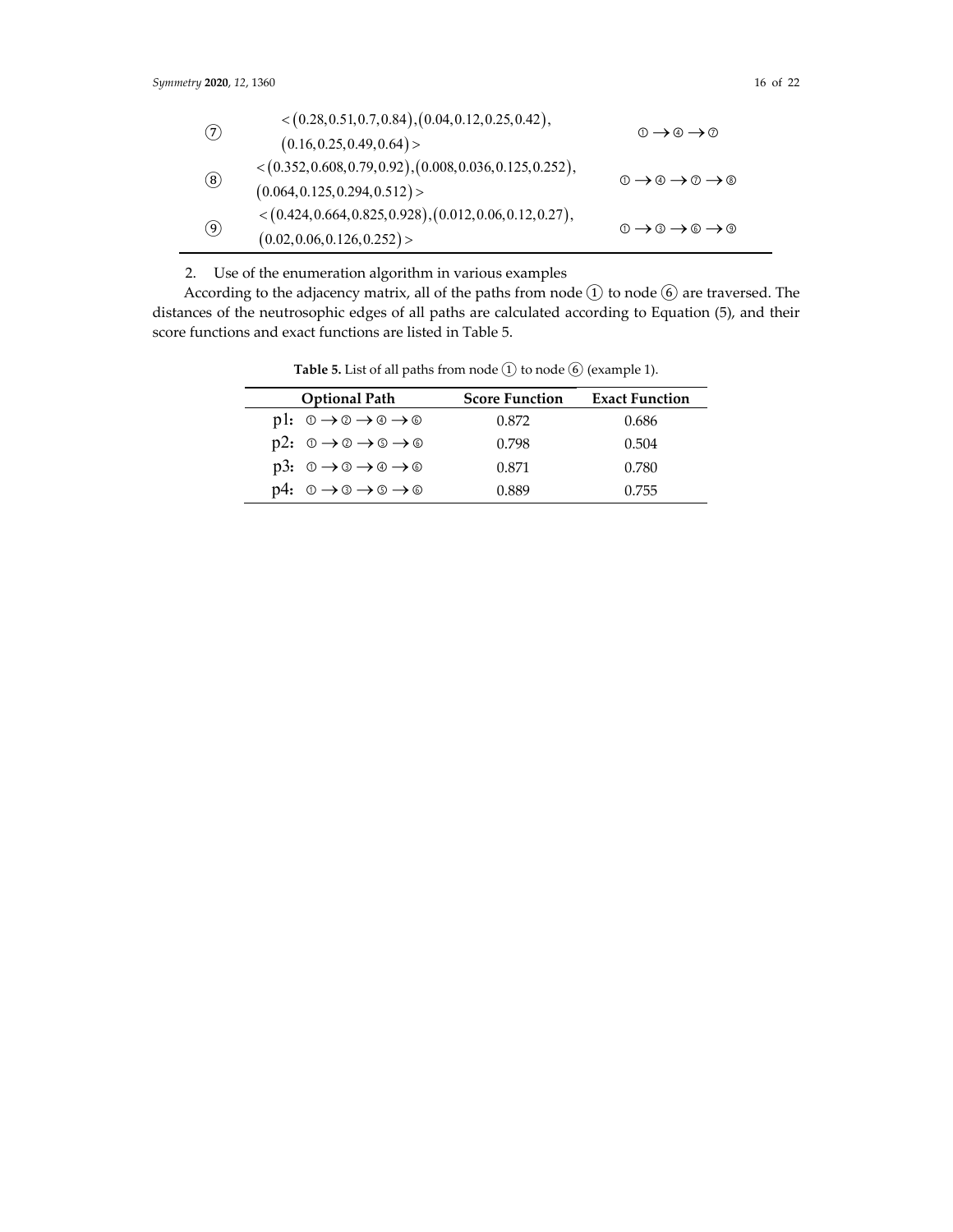According to Definition 7, the edge distance of  $p_2$  is the smallest, and the shortest path is  $\circledcirc \rightarrow \circledcirc \rightarrow \circledcirc \rightarrow \circledcirc$ .

When using the enumeration algorithm to calculate the second example, there are 22 possible paths, and their scores and exact functions are calculated. The shortest path is  $0 \to 0 \to 0 \to 0$ , and the shortest path distance is  $\left\langle \text{(0.424, 0.664, 0.825, 0.928), (0.012, 0.06, 0.12, 0.27)}\right\rangle$  $(0.02, 0.06, 0.126, 0.252)$  $0.424, 0.664, 0.825, 0.928), (0.012, 0.06, 0.12, 0.27),$ 0.02,0.06,0.126,0.252 .

3. Use of the Bellman algorithm in various examples

Here,  $\ N O_{\text{end}}$  is the number of the end point,  $\ \tilde{N} _{(ii)} \ \$ is the distance between point i and point j, and  $f(i)$  is the shortest distance from point 1 to point i. Figure 13 shows the calculation flowchart of the Bellman algorithm in [31].



**Figure 13.** Flowchart of the Bellman algorithm.

The calculation process for Case 1 is as follows:  $f(1) = 0$ ,

$$
f(2) = \min_{i \leq 2} \{ f(i) \oplus \widetilde{N}_{(i2)} \} = \min \{ f(1) \oplus \widetilde{N}_{(12)} \}
$$
  
= min{0 \oplus \langle (0.1, 0.2, 0.3, 0.5), (0.2, 0.3, 0.5, 0.7), (0.4, 0.5, 0.6, 0.8) \rangle}   
= \langle (0.1, 0.2, 0.3, 0.5), (0.2, 0.3, 0.5, 0.7), (0.4, 0.5, 0.6, 0.8) \rangle   
f(3) = \min\_{i \leq 3} \{ f(i) \oplus \widetilde{N}\_{(i3)} \} = \min \{ f(1) \oplus \widetilde{N}\_{(13)} \}  
= min{0 \oplus \langle (0.2, 0.4, 0.5, 0.7), (0.3, 0.5, 0.6, 0.9), (0.1, 0.2, 0.3, 0.4) \rangle}   
= \langle (0.2, 0.4, 0.5, 0.7), (0.3, 0.5, 0.6, 0.9), (0.1, 0.2, 0.3, 0.4) \rangle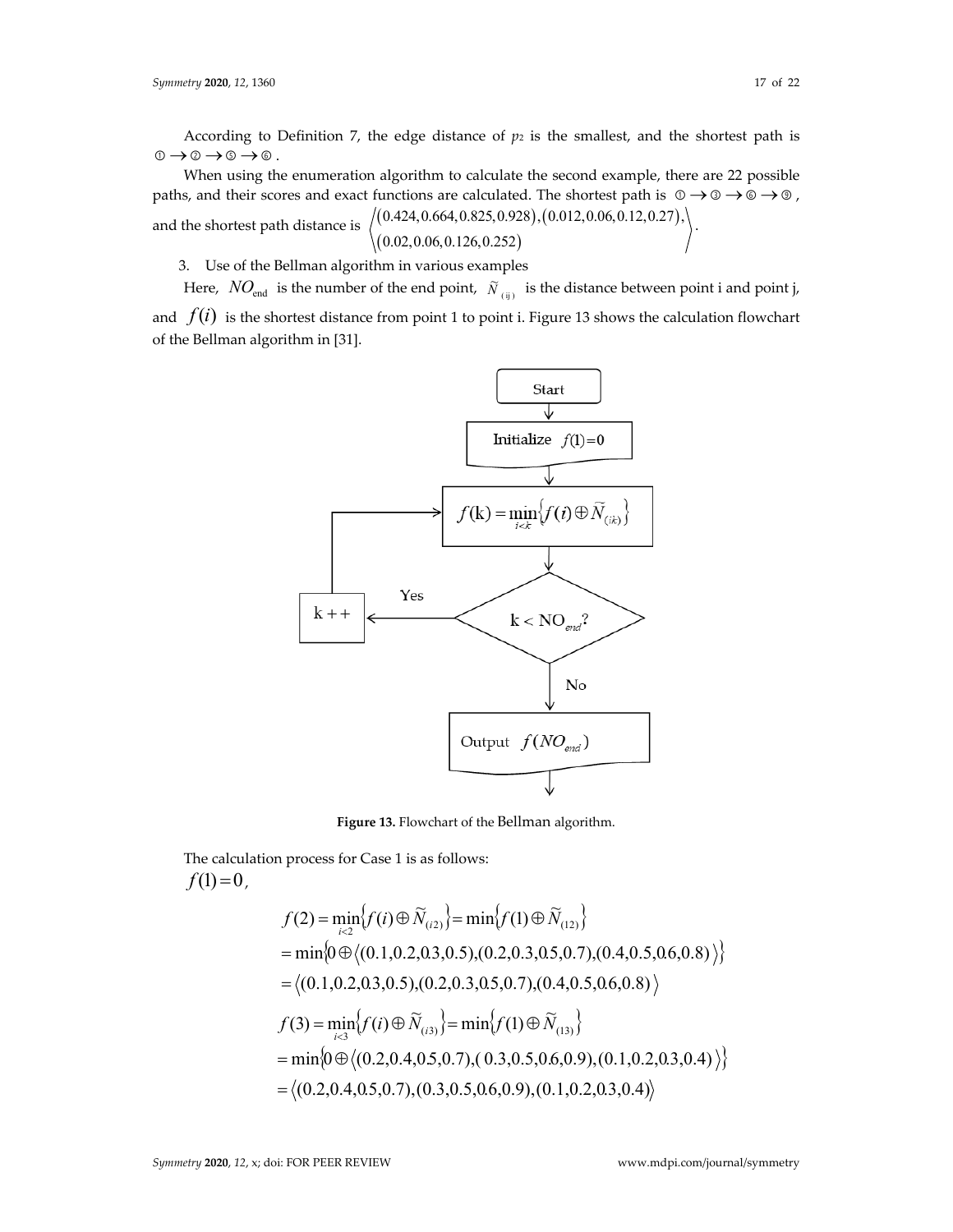$$
f(4) = \min_{i \in A} \{f(i) \oplus \widetilde{N}_{(i4)}\}
$$
  
\n
$$
= \min \{f(2) \oplus \widetilde{N}_{(24)}, f(3) \oplus \widetilde{N}_{(34)}\}
$$
  
\n
$$
= \min \{f(2) \oplus \widetilde{N}_{(24)}, f(3) \oplus \widetilde{N}_{(34)}\}
$$
  
\n
$$
= \min \{f(0.1, 0.2, 0.3, 0.5), (0.2, 0.3, 0.5, 0.6, 0.7), (0.4, 0.5, 0.6, 0.8)) \oplus \}
$$
  
\n
$$
\langle (0.2, 0.4, 0.5, 0.7), (0.3, 0.5, 0.6, 0.9), (0.1, 0.2, 0.3, 0.4)) \oplus \}
$$
  
\n
$$
\langle (0.2, 0.4, 0.5, 0.6), (0.2, 0.5, 0.6, 0.7), (0.4, 0.5, 0.6, 0.8))
$$
  
\n
$$
= \min \{f(0.37, 0.58, 0.62, 0.85), (0.02, 0.06, 0.15, 0.35), (0.12, 0.25, 0.42, 0.72)),
$$
  
\n
$$
= \langle (0.37, 0.58, 0.62, 0.85), (0.02, 0.06, 0.15, 0.35), (0.12, 0.25, 0.42, 0.72))
$$
  
\n
$$
f(5) = \min_{i \in S} \{f(i) \oplus \widetilde{N}_{(i5)}\}
$$
  
\n
$$
= \min \{f(2) \oplus \widetilde{N}_{(25)}, f(3) \oplus \widetilde{N}_{(35)}\}
$$
  
\n
$$
= \min \{f(2) \oplus \widetilde{N}_{(25)}, f(3) \oplus \widetilde{N}_{(35)}\}
$$
  
\n
$$
= \min \{f(0.1, 0.3, 0.4, 0.5), (0.2, 0.3, 0.
$$

$$
f(6) = \min_{i<6} \{f(i) \oplus \widetilde{N}_{(i6)}\}
$$
  
\n
$$
= \min \{f(4) \oplus \widetilde{N}_{(46)}, f(5) \oplus \widetilde{N}_{(56)}\}
$$
  
\n
$$
= \min \{((0.37, 0.58, 0.62, 0.85), (0.02, 0.06, 0.15, 0.35), (0.12, 0.25, 0.42, 0.72)) \oplus (\langle (0.4, 0.6, 0.8, 0.9), (0.2, 0.4, 0.5, 0.6), (0.1, 0.3, 0.4, 0.5)), (\langle (0.19, 0.44, 0.58, 0.75), (0.06, 0.12, 0.25, 0.49), (0.08, 0.15, 0.36, 0.56)) \oplus (\langle (0.2, 0.3, 0.4, 0.5), (0.3, 0.4, 0.5, 0.6), (0.1, 0.3, 0.5, 0.6), (\langle (0.3, 0.4, 0.5), (0.3, 0.4, 0.5), (0.004, 0.024, 0.075, 0.210), (0.012, 0.075, 0.168, 0.360))\}\
$$
  
\n
$$
= \min \{((0.622, 0.832, 0.924, 0.985), (0.004, 0.024, 0.075, 0.210), (0.012, 0.075, 0.180, 0.336)) \}
$$
  
\n
$$
= \langle (0.352, 0.608, 0.748, 0.875), (0.018, 0.048, 0.125, 0.294), (0.008, 0.045, 0.180, 0.336)\rangle
$$

Thus,

$$
f(6) = f(5) \oplus \widetilde{N}_{(56)}
$$
  
=  $f(2) \oplus \widetilde{N}_{(25)} \oplus \widetilde{N}_{(56)}$   
=  $f(1) \oplus \widetilde{N}_{(12)} \oplus \widetilde{N}_{(25)} \oplus \widetilde{N}_{(56)}$   
=  $\widetilde{N}_{(12)} \oplus \widetilde{N}_{(25)} \oplus \widetilde{N}_{(56)}$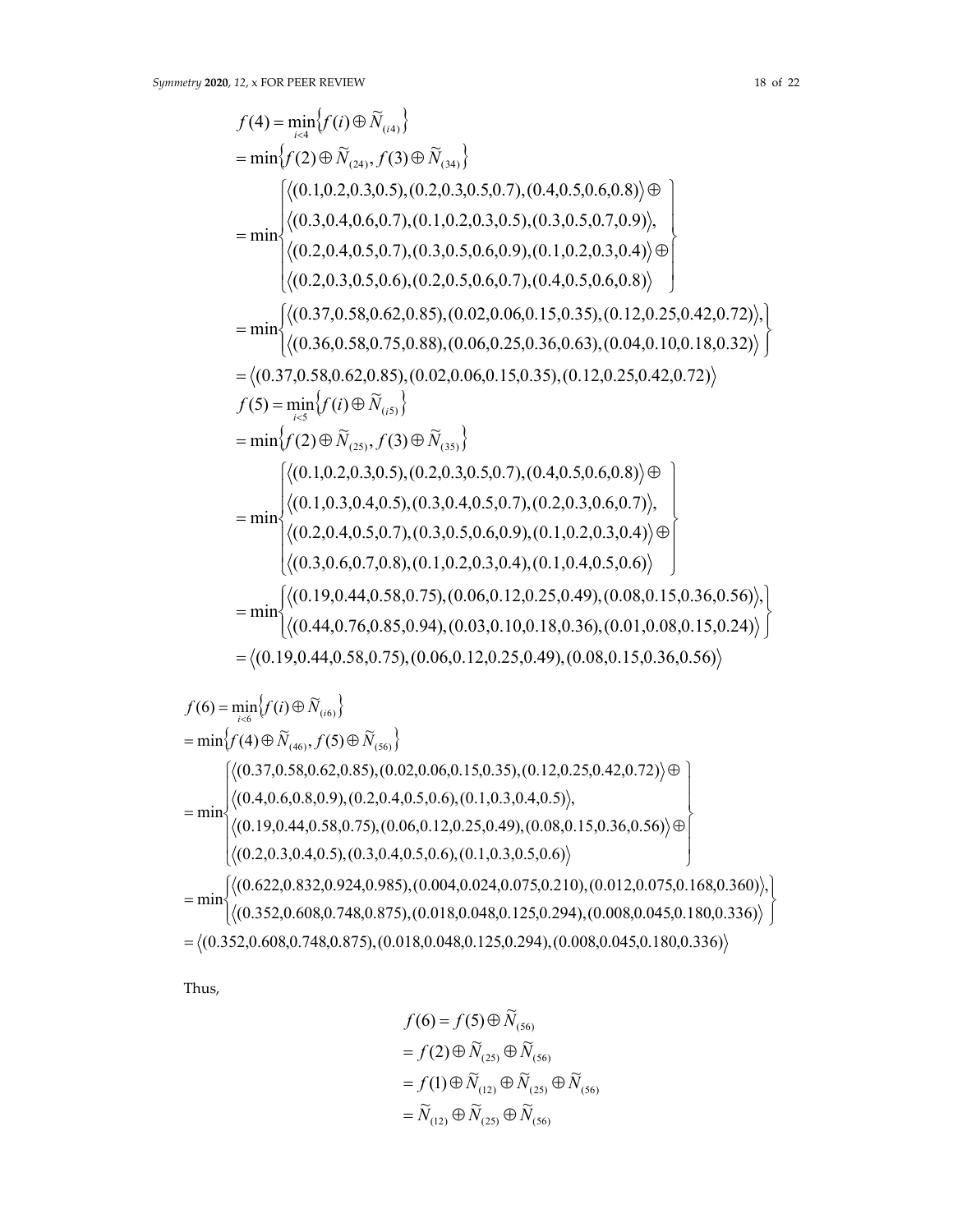Therefore, path  $p_{(1256)}$  is recognized as the neutrosophic shortest path, its neutrosophic

distance is (0.008,0.045,0.180,0.336) (0.018,0.048,0.125,0.294), (0.352,0.608,0.748,0.875), , and its score function and exact function are

$$
S(p_{(1256)}) = \frac{1}{3} \times \left(\begin{array}{r} 2 + \frac{0.352 + 0.608 + 0.748 + 0.875}{4} \\ -\frac{0.018 + 0.048 + 0.125 + 0.294}{4} \\ -\frac{0.008 + 0.045 + 0.180 + 0.336}{4} \end{array}\right) = 0.794
$$

$$
H(p_{(1256)}) = \frac{0.352 + 0.608 + 0.748 + 0.875}{4} - \frac{0.008 + 0.045 + 0.180 + 0.336}{4} = 0.
$$

respectively.

The same calculation process can be used to determine

$$
f(9) = f(6) \oplus \widetilde{N}_{(69)} = f(3) \oplus \widetilde{N}_{(36)} \oplus \widetilde{N}_{(69)}
$$
  
=  $f(1) \oplus \widetilde{N}_{(13)} \oplus \widetilde{N}_{(36)} \oplus \widetilde{N}_{(69)}$   
=  $\widetilde{N}_{(13)} \oplus \widetilde{N}_{(36)} \oplus \widetilde{N}_{(69)}$ 

Its shortest path is  $p_{(1369)}$ .

Based on the comparison of the four algorithms, the proposed circle‐breaking algorithm is equivalent to the Dijkstra and enumeration algorithms, achieving the same shortest path and shortest path distance. Additionally, the implementation of the algorithm is feasible and reasonable. Moreover, the circle-breaking algorithm is easy to understand, and its implementation is relatively simple.

Furthermore, from the perspective of the time complexity of the algorithm, the Bellman algorithm is a two-layer loop, and the inner loop includes one iteration; therefore, the time complexity of the Bellman algorithm is  $O(n^3)$ . In contrast, the circle-breaking and Dijkstra algorithms are both two-layer loops with a time complexity of  $O(n^2)$  ; however, there is no inevitable sequence for evaluating the in‐degree of all vertices in the circle‐breaking algorithm. Nevertheless, multithreaded or distributed programming can be employed to reduce the time complexity of the algorithm. Therefore, we use the code of the circle-breaking algorithm; when run using 10 threads, the time complexity of the algorithm can be reduced to  $O(n^2)/10$ . The pseudocode of the Algorithm 2 circle‐breaking algorithm is as follows:

## **Algorithm 2 Multi‐threaded realization of circle‐breaking algorithm**

Class Circle‐breaking extends Thread{ public Circle‐breaking(int *k*){ for(int *i* = (*k* ‐ 1)\**N*/10, *i* < *k*\**N*/10, *i*++)  $\left\{ \begin{array}{c} 1 & 1 \\ 1 & 1 \end{array} \right\}$  while(in‐degree[*i*] > 1)  $\{$  $\inf(\widetilde{n}_{p1} > \widetilde{n}_{p2})$  $\{$  Delete the last edge in *p*<sup>1</sup> }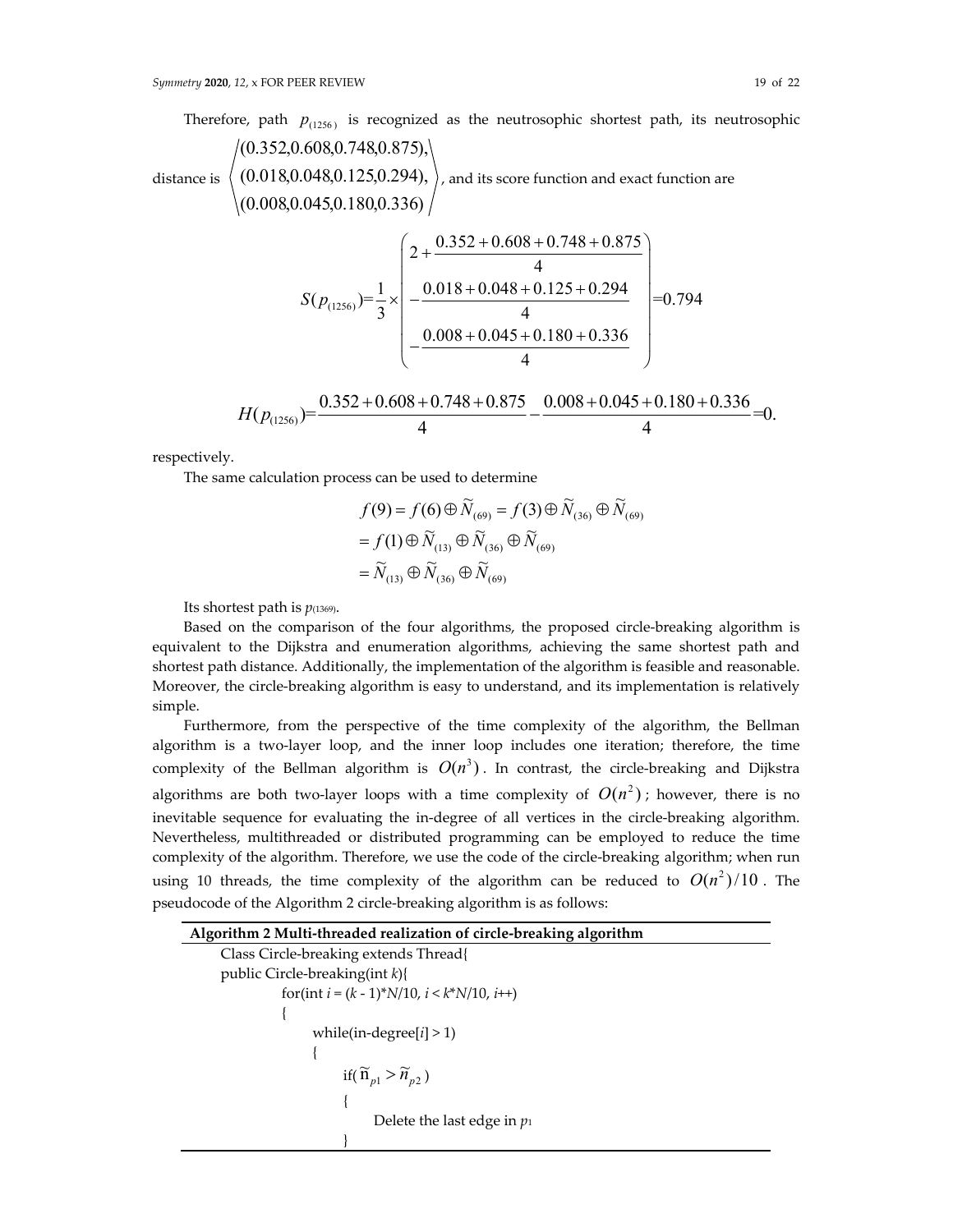```
     else
\{      Delete the last edge in p2
     }
    }
             }
     }
}
     public static void main(String[] args) {    
              Circle‐breaking[] c = new Circle‐breaking [10];
          for(int i = 0; i < c.length; i+)
              {
               c[i] = new Circle-breaking(i + 1);
                   c[i].start();
             }
}
```
Assuming that the computer requires 0.0001 s to perform a calculation, the execution times of the program when using the circle-breaking, Dijkstra, and Bellman algorithms are determined, as depicted in Figures 14 and 15.



**Figure 14.** Comparison of the execution times of the circle‐breaking and Dijkstra algorithms.



**Figure 15.** Comparison of the execution times of the circle‐breaking and Bellman algorithms.

In these figures, the abscissa represents the number of vertices of the neutrosophic graph, and the ordinate represents the running time of the algorithm. As shown in Figures 14 and 15, in the case of the same number of vertices in the neutrosophic graph, the running time of the circle‐breaking algorithm is lesser than those of the Dijkstra and Bellman algorithms. Hence, the circle‐breaking algorithm is feasible and reasonable.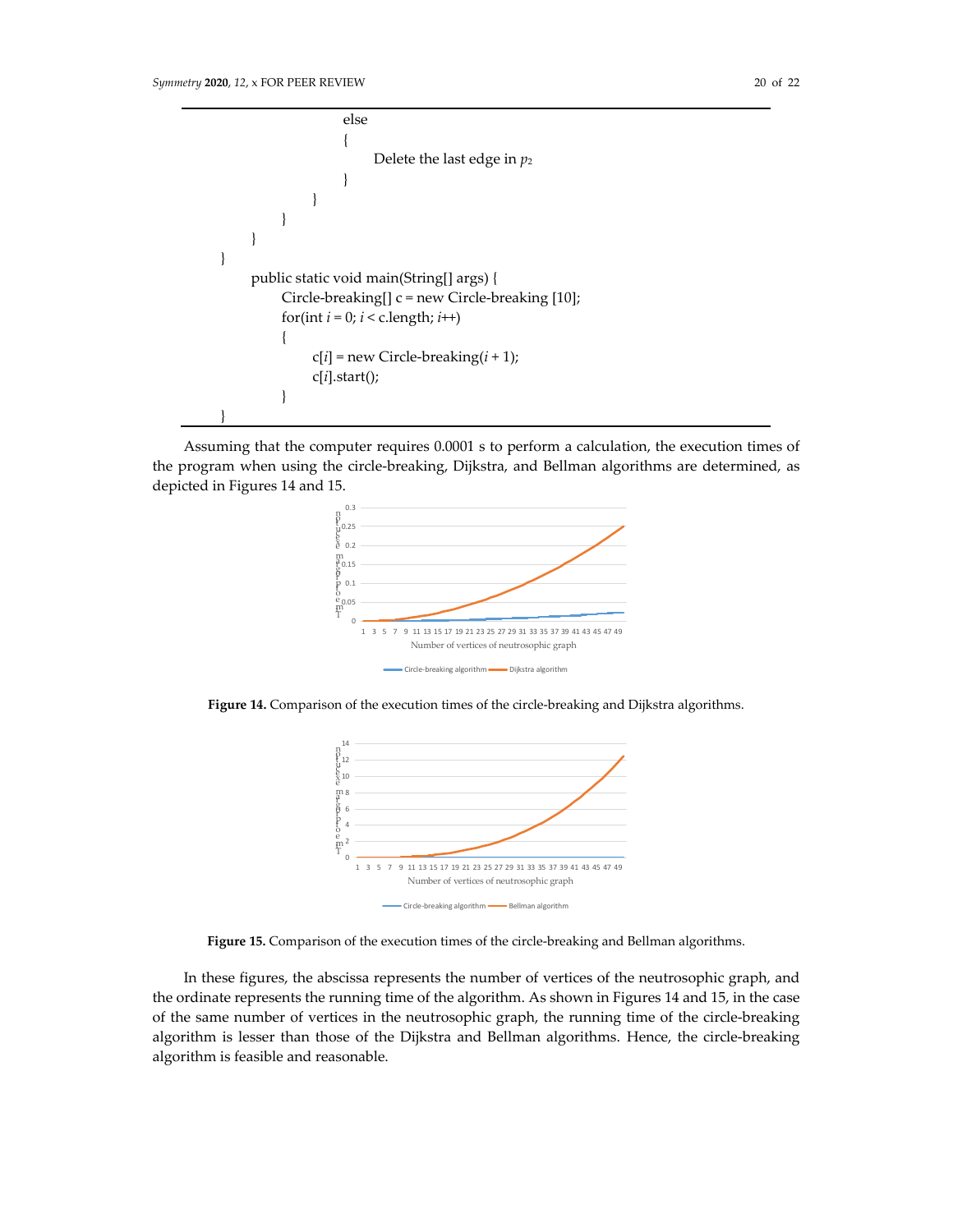#### 6. Conclusions

In this study, we developed a circle-breaking algorithm for solving the SPP of a trapezoidal fuzzy neutrosophic graph and verified the feasibility of the algorithm using an example. Furthermore, we compared the algorithm with the Bellman and Dijkstra algorithms and obtained a consistent shortest path, thereby demonstrating the effectiveness of the algorithm. Finally, we compared the operating efficiencies of the three algorithms and proved that the circle-breaking algorithm could achieve better operating efficiency through multithreaded or distributed programming. In the future, we intend to appropriately sort the in‐degrees of the nodes when initializing the data for further efficiency improvement.

**Author Contributions:** All three authors contributed to this article, and the specific contributions are as follows. L.Y. proposed the idea and mathematical model and wrote the paper. D.L. analyzed the existing work on the research problem and collected relevant data. R.T. reviewed and submitted the paper. All authors have read and agreed to the published version of the manuscript.

**Funding:** This research was funded by the National Planning Office of Philosophy and Social Science [grant number 17CGL058].

**Conflicts of Interest:** The authors declare no conflicts of interest.

#### **References**

- 1. Ahuja, R.K.; Mehlhorn, K.; Orlin, J.; Tarjan, R.E. Faster algorithms for the shortest path problem. *J. ACM* **1990**, *37*, 213–223.
- 2. Dubois, D.; Prade, H.; Yager, R.R. *Fuzzy Information Engineering: A Guided Tour of Applications*; John Wiley and Sons: New York, NY, USA, 1997.
- 3. Biswas, S.S.; Alam, B.; Doja, M.N. Intuitionistic Fuzzy Real Time Multigraphs for Communication Networks: A Theoretical Model. In Proceedings of the 2013 AASRI Conference on Parallel and Distributed Computing and Systems, Singapore, 1–3 May 2013; pp.114–119.
- 4. Gabrel, V.; Murat, C.; Wu, L. New models for the robust shortest path problem: Complexity, resolution and generalization. *Ann. Oper. Res.* **2013**, *207*, 97–120.
- 5. Grigoryan, H.; Harutyunyan, H.A. The shortest path problem in the Knödel graph. *J. Discret. Algorithms* **2015**, *31*, 40–47.
- 6. Broumi, S.; Bakali, A.; Talea, M.; Smarandache, F. Isolated Single Valued Neutrosophic Graphs. *Neutrosophic Sets Syst.* **2016**, *11*, 74–78.
- 7. Rajashi, C.; Pinaki, M.; Syamal, K.S. Interval‐Valued Possibility Quadripartitioned Single Valued Neutrosophic Soft Sets and Some Uncertainty Based Measures on Them. *Neutrosophic Sets Syst.* **2016**, *14*, 35–43.
- 8. Buckley, J.; Jowers, L.J. Fuzzy shortest path problem. Monte Carlo methods in fuzzy optimization. *Stud. Fuzziness Soft Comput.* **2007**, *222*, 191–193.
- 9. Deng, Y.; Chen, Y.; Zhang, Y.; Mahadevan, S. Fuzzy Dijkstra algorithm for shortest path problem under uncertain environment. *Appl. Soft Comput.* **2012**, *12*, 1231–1237.
- 10. Ye, J. Multiple‐attribute decision‐making method under a single‐valued neutrosophic hesitant fuzzy environment. *J. Intell. Syst.* **2014**, *24*, 23–36.
- 11. Peng, J.J.; Wang, J.Q. Multi‐valued Neutrosophic Sets and its Application in Multi‐criteria Decision‐making Problems. *Neutrosophic Sets Syst.* **2015**, *10*, 3–17.
- 12. Ye, J. Trapezoidal neutrosophic set and its application to multiple attribute decision‐making. *Neural Comput. Appl.* **2015**, *26*, 1157–1166.
- 13. Nancy; Harish, G. An improved score function for ranking neutrosophic sets and its application to decision making process. *Int. J. Uncertain. Quantfication* **2016**, *6*, 377–385.
- 14. Broumi, S.; Bakali, A.; Talea, M.; Smarandache, F.; Verma, R. Computing Minimum Spanning Tree in Interval Valued Bipolar Neutrosophic Environment. *Int. J. Model. Optim.* **2017**, *7*, 300–304.
- 15. Peng, X.D.; Dai, J.G. Algorithms for interval neutrosophic multiple attribute decision-making based on MABAC, similarity measure, and EDAS. *Int. J. Uncertain. Quantfication* **2017**, *7*, 395–421.